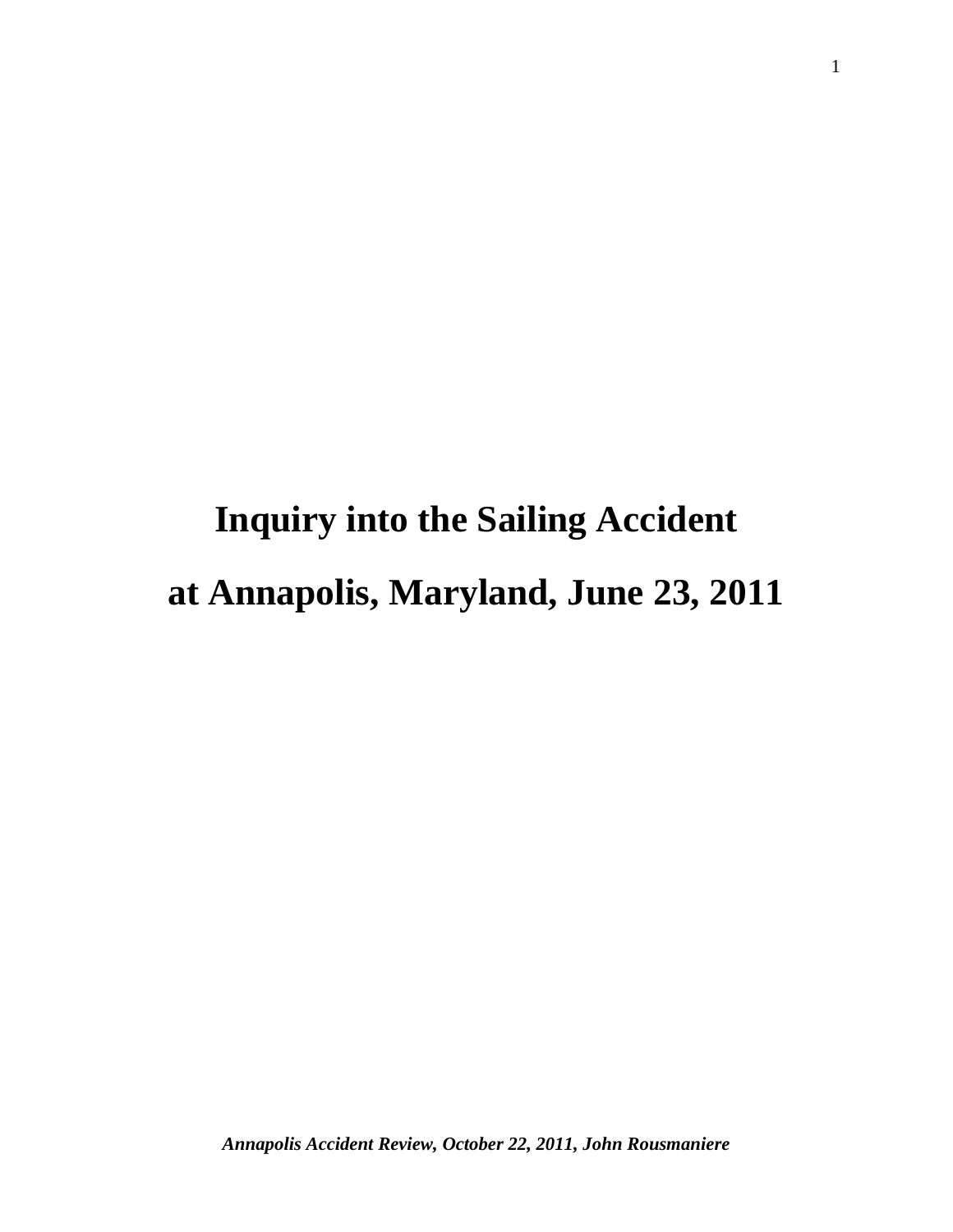## **Introduction**

Following a fatal sailing accident at Annapolis on June 23, 2011, the Severn Sailing Association invited the United States Sailing Association to send representatives to Annapolis to discuss the incident with its officers and staff. The meeting was held at Eastport Yacht Club on July 6 with the following in attendance: SSA Commodore Hal Whitacre, US SAILING President Gary Jobson, Henry Filter (chair, SSA Junior Co), Joel Labuzetta (Junior Program Director, SSA), Nan Walker (Office Manager, SSA), Jack Gierhart (Executive Director, US SAILING), Janine Ahmed Connelly (Training Director, US SAILING), and myself (Safety at Sea Committee, US SAILING).

After an extremely informative and at times emotionally wrenching discussion, Hal Whitacre asked US SAILING to appoint an independent review of the incident. I was asked to conduct this review, and my aims are these: provide a factual narrative of the accident and the response, make findings, and offer recommendations that could be helpful to SSA and all sailors.

Attached is my report:

- 1. Summary, page 3
- 2. Accident narrative, page 4
- 3. Severn Sailing Association response, page 11
- 4. Severn Sailing Association Statement, page 16
- 5. Findings, page 18
- 6. Comments, page 20
- 7. Recommendations, page 23

John Rousmaniere October 22, 2011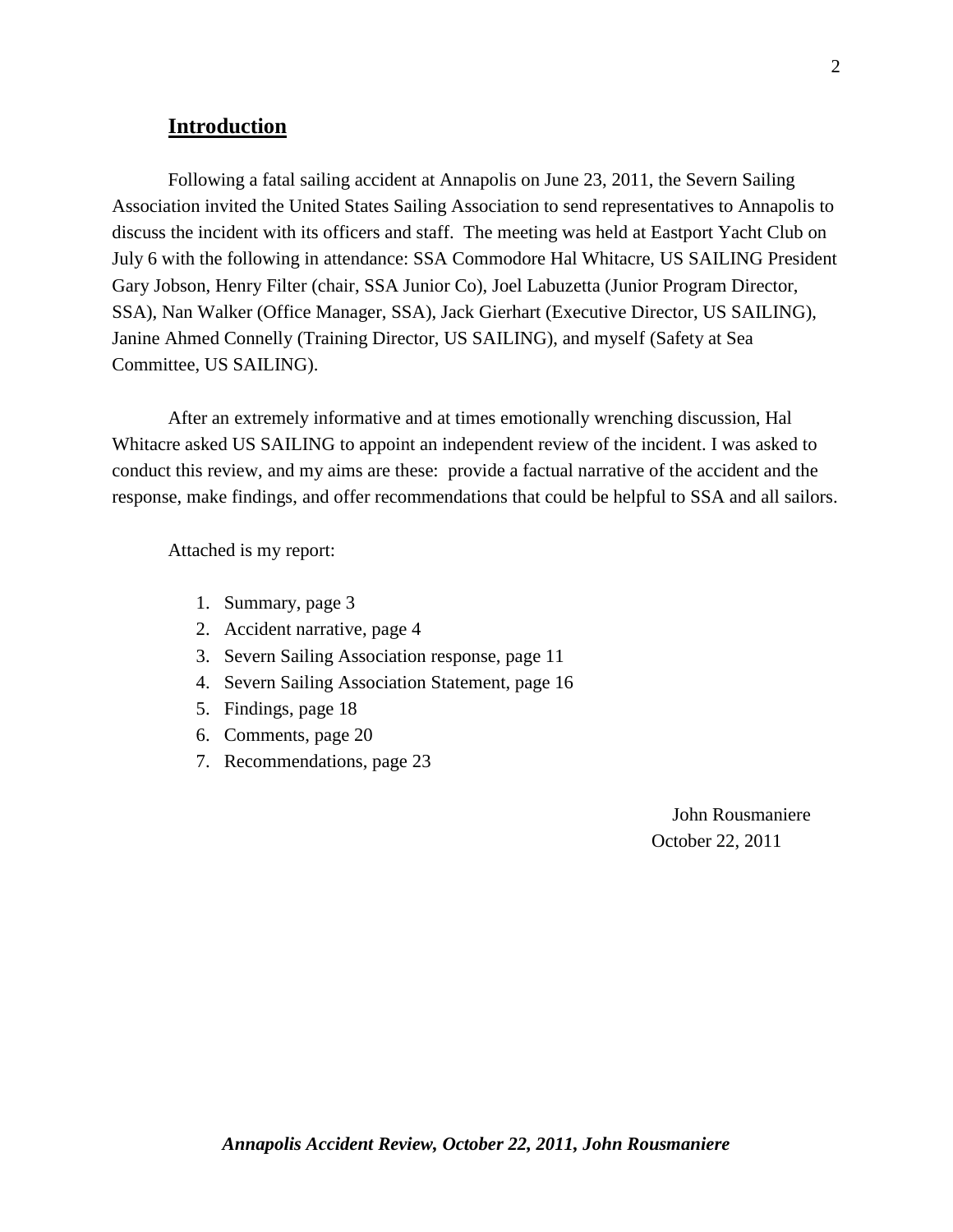#### 1. **Summary**

A chain of small events quickly evolved into something very rare in sailing – a tragedy. The wind and waves were not excessive, the sailors were competent, and the boat was a standard model of a long-popular class. Yet a routine capsize rapidly developed into the drowning death of a much beloved young woman, Olivia Constants.

She wore an appropriate Coast Guard-approved life jacket that, as the brave efforts of her young skipper showed, would have carried her up and into the air pocket of the capsized boat had Olivia not become tangled in the rigging.

The nearby coaches and instructors acted promptly and came to her assistance to administer CPR. Trained to observe the rule, "If you think you need to call 911, *call 911*!", a young instructor made a mobile phone call that brought a fire department ambulance to a nearby point of land at the U.S. Naval Academy, where the boat landed and transferred Olivia.

The response of the Severn Sailing Association off the water was also quick. The Commodore, the Junior Program Director, and others improvised a crisis plan while immediately addressing the emotional needs of the young sailors, their families, and the instructors. Less than three hours after the accident, a psychiatrist met with the instructional staff in the first of several counseling sessions. The club conducted a careful review of its sailing program and its risks, making changes at Annapolis, while perhaps hundreds of other sailing programs across North America also reviewed their equipment and procedures. "It really struck home with a lot of sailors," said one parent of the accident.

That this is the case suggests a number of areas that deserve attention and research.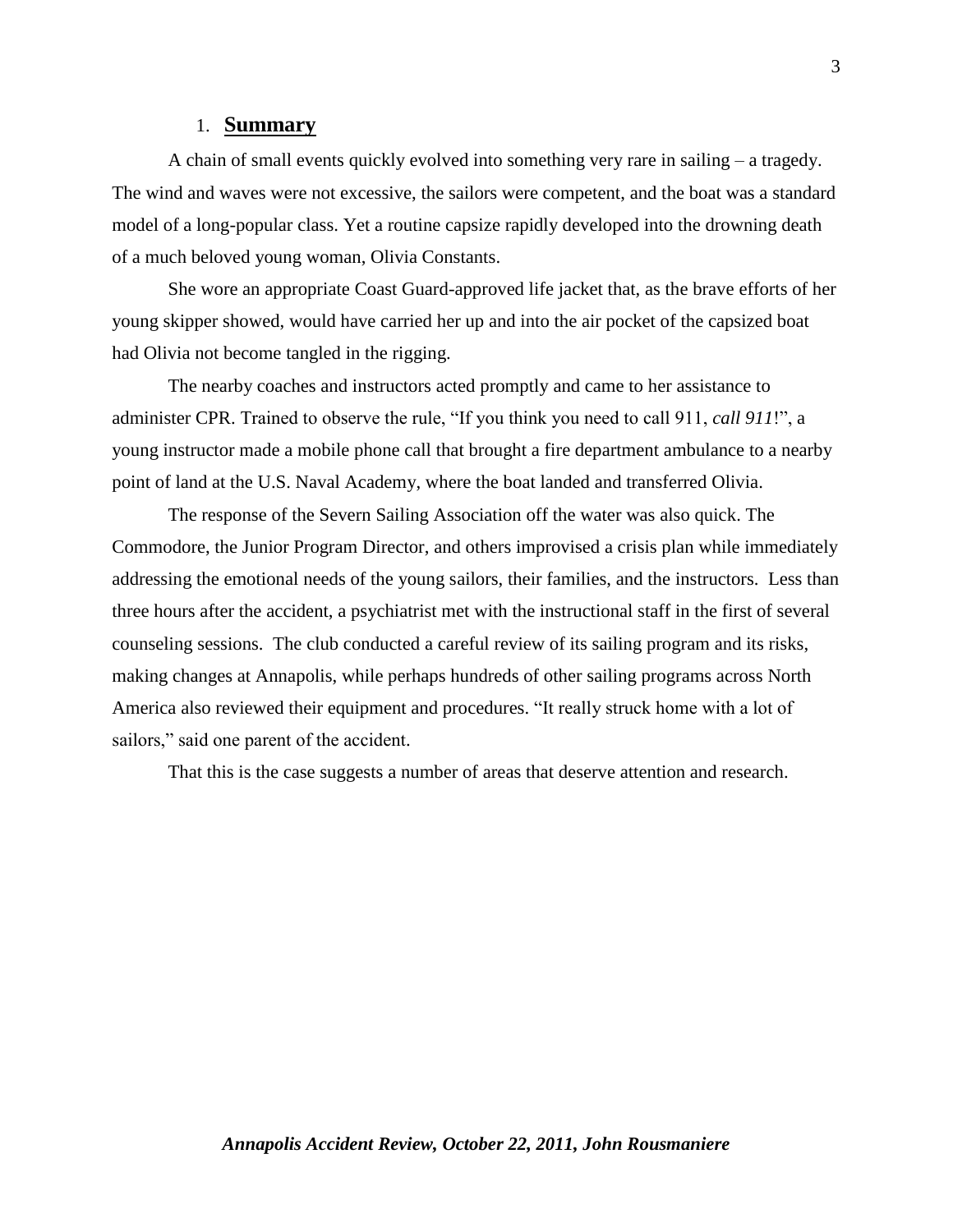# **2. Accident Narrative <sup>1</sup>**

 $\overline{a}$ 

The accident occurred in midafternoon of Thursday, June 23, 2011 during a training session for the Chesapeake Racers Club 420 travel team sponsored by the Severn Sailing Association. The Club 420 (a heavier, sturdier development of the International 420) is a 13'9" LOA racing and training sloop-rigged dinghy weighing 240 pounds. Approximately 7,000 Club 420s and their close cousins, the Collegiate 420s, have been built, and more than 3,000 of them are sailing today at some 350 yacht clubs, community sailing programs, sailing schools, and other sailing facilities across the United States and Canada. For decades the Club 420 has been the standard North American class for sailors between the ages of about 12 and 21. It is a bulwark of intercollegiate sailing and yacht club junior programs like SSA's, in which approximately 400 young sailors participate at one time or another between mid-June and mid-August.

The Club 420 is usually sailed under mainsail and jib, without a trapeze or spinnaker, by novice to intermediate junior sailors and by school and college sailors. Advanced junior sailors sail it with a spinnaker and trapeze, which enhance the boat's basic speed, acceleration, tenderness, and boathandling demands to make the Club 420 an athletic and mental challenge for both the skipper and the crew.

The boat in the accident was on charter by the club to the family of the skipper, 13-yearold Sarah Alexander. She and 14-year-old Olivia Constants, her crew, were enthusiastic shoreside athletes (Olivia a soccer player, Sarah in ice hockey) and sailors. In June 2011, Olivia and Sarah were members of the club's Chesapeake Racers Club 420 travel team. The team's 16 junior sailors train five days a week from June through August and compete in regattas on the Chesapeake and elsewhere along the East Coast and in Canada.

The club's junior program had started on Monday, June 21, following a week of instructor training. This was the girls' first week sailing together and their first week in a 420 with a trapeze and spinnaker. They had been trained to right capsized Optimists, and when Olivia was a member of her high school sailing team in the spring of 2011, SSA instructors trained her

<sup>&</sup>lt;sup>1</sup> I thank the following for assistance in many ways: Ramsey Alexander, Sarah Alexander, Betsy Alison, Arthur Blodgett, Janine Ahmed Connelly, Bill Crane, Amanda Howard Downing, Henry Filter, Taylor Forster, Deb Sullivan Gravelle, Kim Hapgood, Gary Jobson, Steve Keen, Gary Knapp, Joel Labuzetta, Timmy Larr, Blake Middleton, Paul Miller, Ginny Perry, Paul Risher, Kelly Rousmaniere, Melissa Trost, Nan Walker, Hal Whitacre, and Jodi Weinbecker.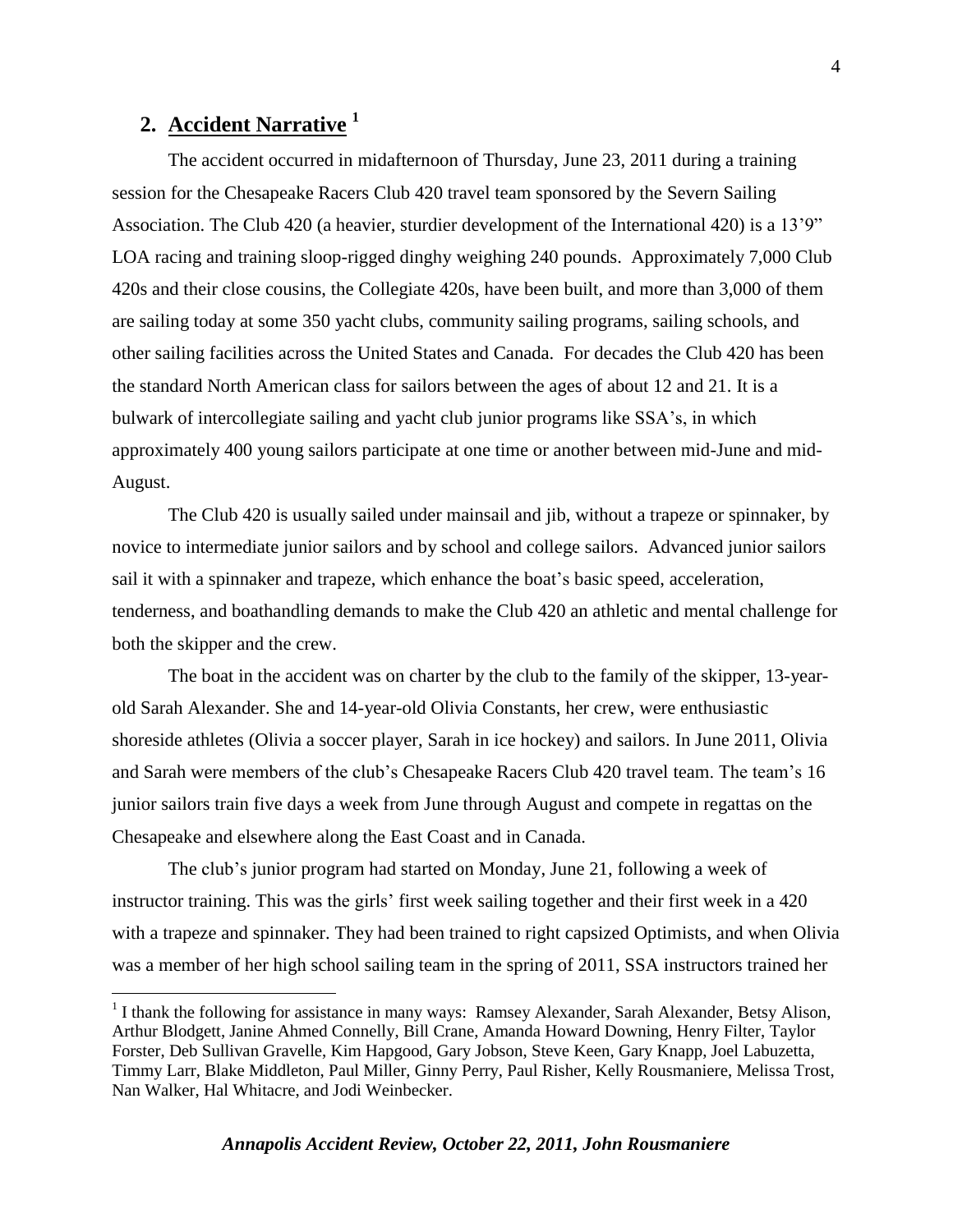to right Club 420s without trapeze equipment; she capsized several times for practice. Sarah and Olivia were wearing U.S. Coast Guard-approved Type III vest-type lifejackets.

The 420 travel racing team's coach is SSA sailing instructor Arthur Blodgett. Raised sailing 420s in Camden, Maine, he raced at Eckerd College and, in his senior year, in 2008-09, was named an honorable mention on the intercollegiate sailing All-American team. He has taught sailing and coached racing at Northwestern University and at high school. This was his second year as coach of the SSA 420 travel team. Like other SSA coaches and instructors, he is certified as an instructor by US SAILING (the sport's national governing body), and has earned Level 1 certificates in First Aid and CPR.

Coaches and instructors carry handheld VHF-FM radios issued by SSA. VHF radios are also located in the clubhouse and club offices. Blodgett and other coaches carry mobile telephones, which are designated solely for use in emergencies and when the boats are out of VHF range to the club.

On June 23, Arthur Blodgett was supervising seven boats in a 420 travel team training session from one of the club's two fast, seaworthy rubber-sided, rigid-bottom 16-foot Zodiac inflatables (RIBs) with 50-horsepower engines. The club also has eight fiberglass "whaler" type outboards. Six are commodious 13-footers with 15-horsepower engines, and the other two are faster 17-footers with 50-horsepower engines. Following SSA policy, one powerboat with at least one instructor is assigned to observe every two to eight sailboats on the water, with the heaviest concentration for beginning sailors in Optimists. At least one coach boat is close at hand for racing team practices. Another eight to ten instructors or coaches are usually on the water with other groups, too, and the SSA docks and personnel are a short distance away.

The racing team's purpose on this Thursday was to practice with trapezes and spinnakers in waves. Coach Blodgett set up a windward-leeward course off SSA using a can buoy in the mouth of the Severn River as the starting, rounding, and finish mark.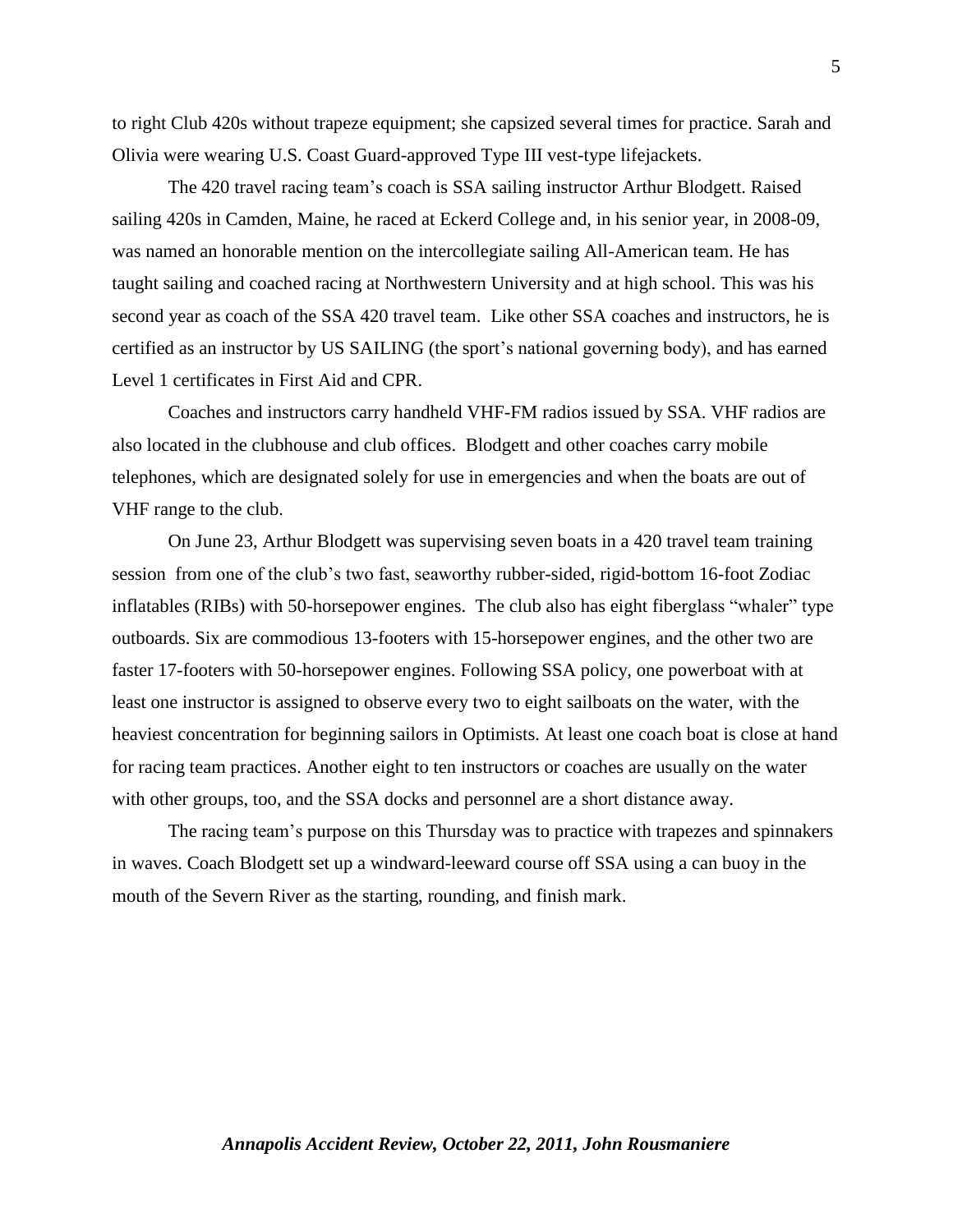

## **Annapolis inner harbor. SSA is at the bottom left. The capsize occurred near the buoy marked "CAN," 300 yards E of Triton Point.**

The conditions were not extreme. A weather station at the nearby U.S. Naval Academy recorded a 5-10 knot wind shifting between south and west. On the water, Blodgett saw puffs to 12 knots and wind shifts. An Academy instructor, Paul Miller, by coincidence was looking down at the harbor from his third floor office in Rickover Hall and noted puffs in that range or higher as well as waves near the Academy seawall, where 420s were sailing (Sarah Alexander said she had no trouble steering).



**June 23 data recorded at the USNA weather station at the Crown Sailing Center. 2**

 $\frac{1}{2}$ <http://www.wunderground.com/history/airport/KNAK/2011/6/23/DailyHistory.html>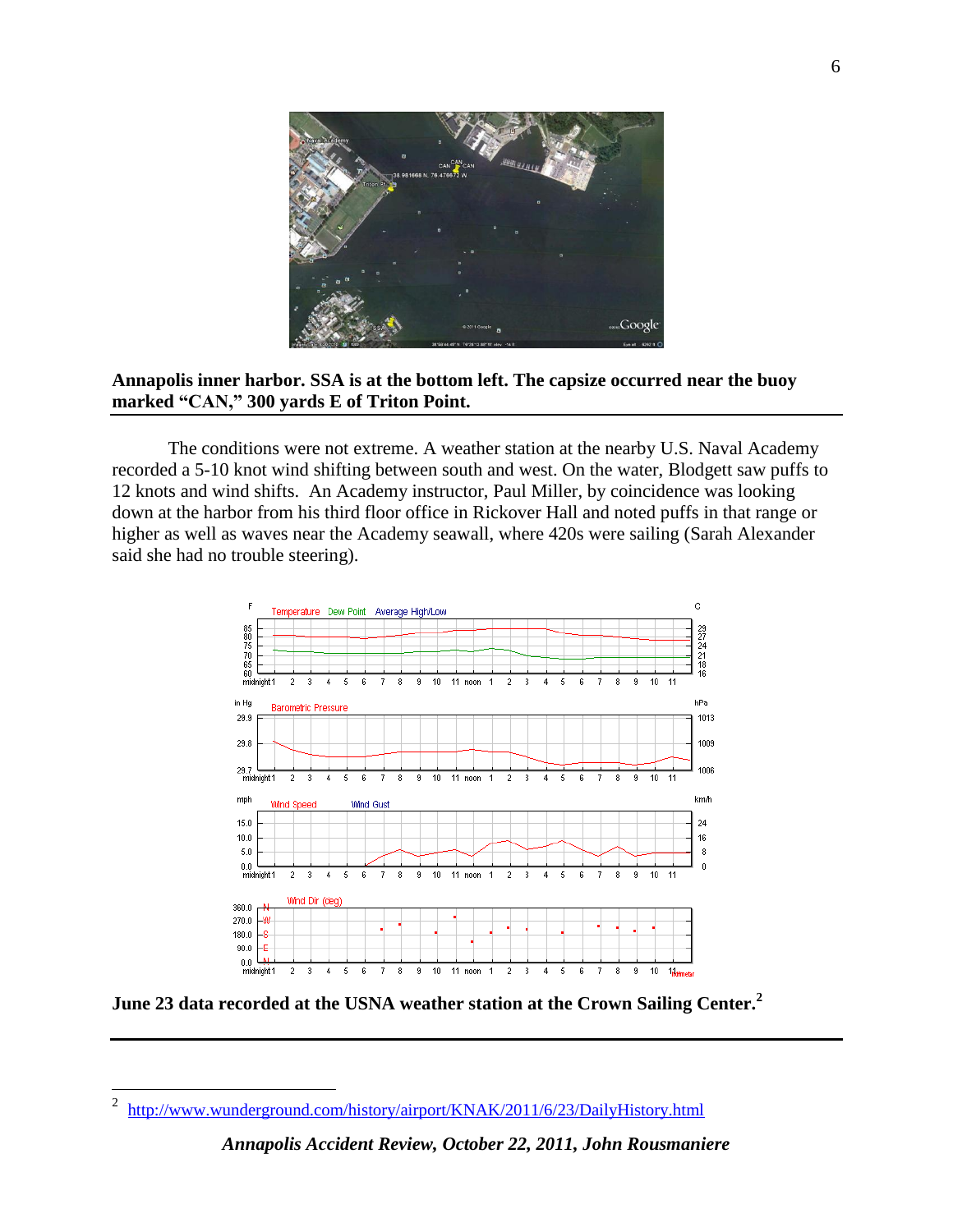During a race, the 420 was sailing toward the Severn River buoy on starboard tack with the spinnaker set. In the shifting breeze, the boat was sometimes dead before the wind, sometimes on a broad reach. As usual in 420s, the steerer (Sarah) sat on the leeward (port) air tank, and the crew (Olivia) was on the windward (starboard) side as she trimmed the spinnaker. Sarah has said that Olivia's harness was not hooked to the trapeze before the capsize.





The crew cautiously doused the spinnaker early, some 50 or 75 yards from the turning mark, Olivia pulling it down into a pouch forward of the mast. This would have required her to sit in or reach across the starboard forward corner of the cockpit, where the trapeze wire and bail – the loop that the harness hooks into – were hanging.

When the spinnaker was about half-way down, the wind shifted and the boat accidentally jibed to port tack. The boom swung across the cockpit to the starboard side, pressing Olivia outboard and forward. As the boat heeled to starboard, Sarah heard Olivia say, "I'm stuck on something." There was no indication of distress, Sarah said: "She just mentioned it."

As the boat went far over on its starboard side, Sarah reached over the port rail for the centerboard with the idea of grabbing it to prevent or slow a capsize, as she had been trained to do. She missed the centerboard, however, and slid into the water as the boat continued to roll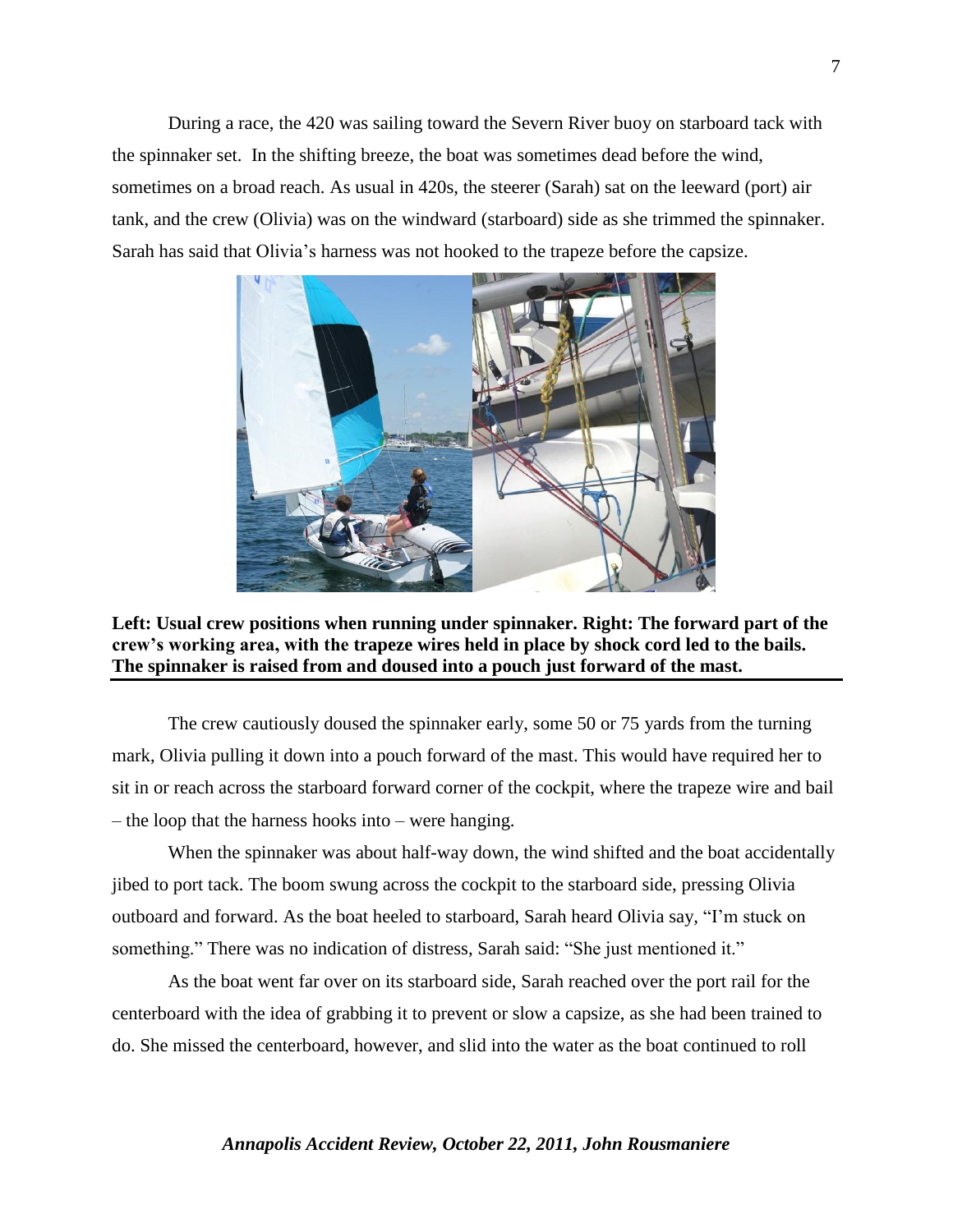over on its starboard side with the mainsail in the water. She expected that Olivia would swim out from behind the mainsail, as she had been trained to do.

When Olivia did not appear, Sarah waved to Arthur Blodgett, in the coach boat near the turning mark ahead. He came over quickly (in less than a minute by Sarah's estimate). By now the boat was upside down, with Sarah standing on a gunwale and holding on to the centerboard. Olivia was out of sight. Sarah briefly considered diving under the boat to search for her but decided it would be best to await her coach's instructions. When Arthur Blodgett arrived and learned that Olivia was still under the boat, he asked Sarah to swim below and look for Olivia. In her life jacket, she ducked under the deck into the air pocket under the overturned cockpit. Olivia was entirely submerged in the murky water, in a vertical posture with her arms extended out to her side, and her head near the surface, hair waving in the water.

Sarah attempted to pull Olivia's head up into the air pocket but was unable to budge her; something was holding her down. Sarah swam out and reported that Olivia was not moving.

Arthur by then had called for assistance on the VHF radio and secured the RIB's painter to the rudder. Removing his life jacket, he went into the water and, with Sarah's help, tried to find what was holding Olivia in Annapolis Harbor's notoriously murky water. ("The water around here is very scary," says Melissa Trost, SSA's head instructor. "There is no way that you can see your waist if you look underwater here.") His visibility so limited, Blodgett was guided largely by feel and his efforts were so vigorous that he inadvertently removed Olivia's lifejacket before he discovered the problem.

Her trapeze harness was hooked into the wrong part of the trapeze bail, and so awkwardly that it could not be unhooked. Normally, the sailor places the hook on the trapeze harness into the lower eye of the bail. Here, however, the hook was in the upper eye, the bail was capsized and twisted around the hook, and Olivia was tangled in the trapeze system. Arthur was unable to extract the hook until he loosened a buckle on the harness.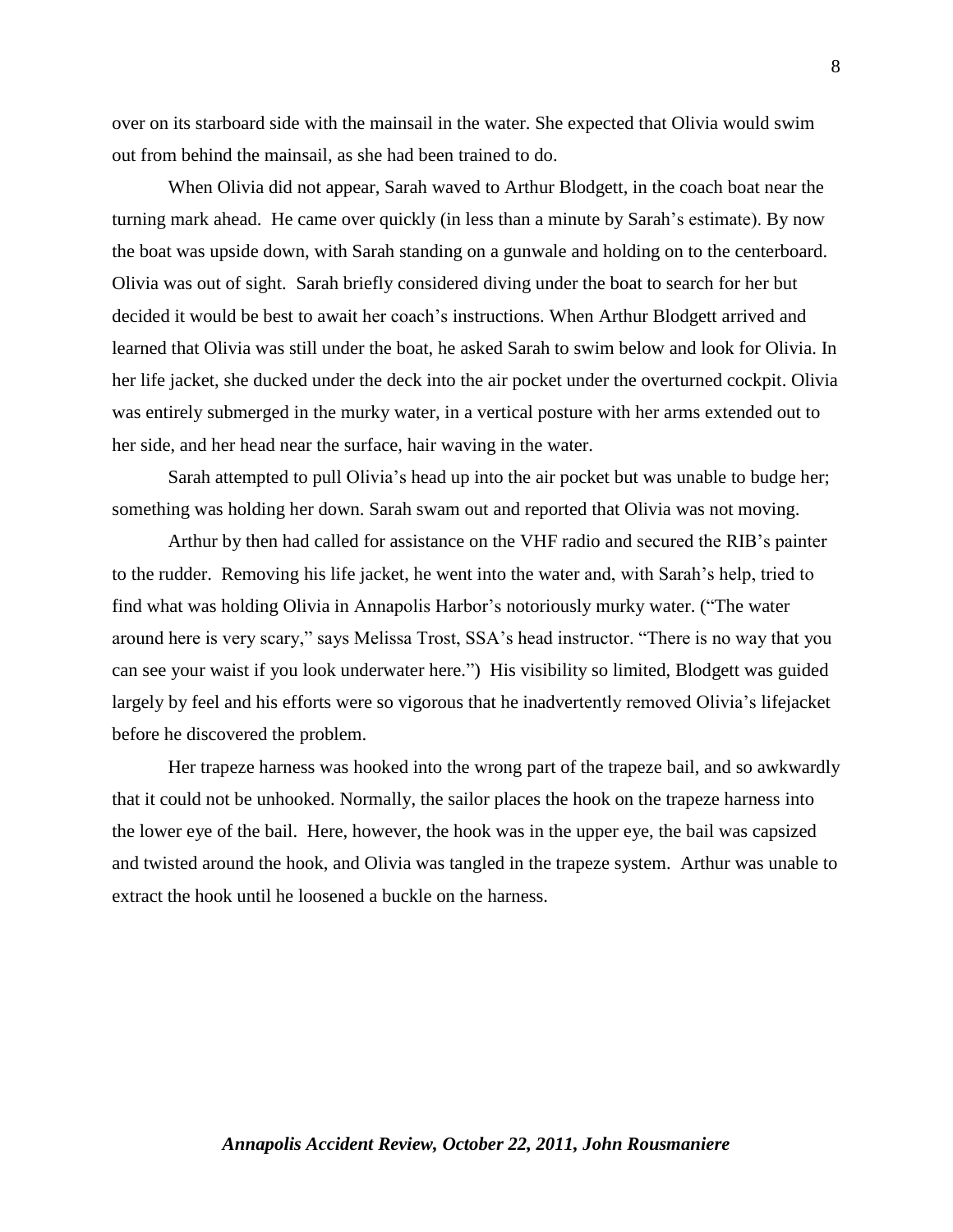

**Left: The trapeze hook correctly secured in the lower eye of the bail. Right: The connection as Arthur Blodgett found it. The hook was in the upper eye, and the bail was twisted so hard that it could not be pulled off without loosening the harness.** *Note: Though the geometry is similar, this is not the same equipment as the boat's. The bail was like the one shown on page 7, and the harness did not have the nubbin guard under the hook or the quick-release button shown here.* 

When Arthur and Sarah pulled Olivia out from under the boat, she had been in the water between three and five minutes by their estimate. Three other SSA instructors, Justin Bell, Wilson Stout, and Morgan Wilson, were close by in SSA whalers. They placed Olivia in a small whaler because its freeboard was lower than a larger whaler's and its wide, open, flat-bottom cockpit is more suitable for performing CPR. Olivia had no pulse. Justin immediately began administering chest compressions as the boat was driven to shore. One of SSA's rules for emergencies is that the victim be taken to the nearest land, which in this case was Triton Point, at the U.S. Naval Academy.

There they were soon joined by SSA Junior Program Director Joel Labuzetta. From Rochester, N.Y., Labuzetta captained the College of Charleston's national championship sailing team for two years, coached sailing and directed sailing programs, and, after two years doing research and marketing work for an engineering firm in Switzerland, was hired by SSA. Now 27 years old, he was in his fourth year at SSA, his third as director.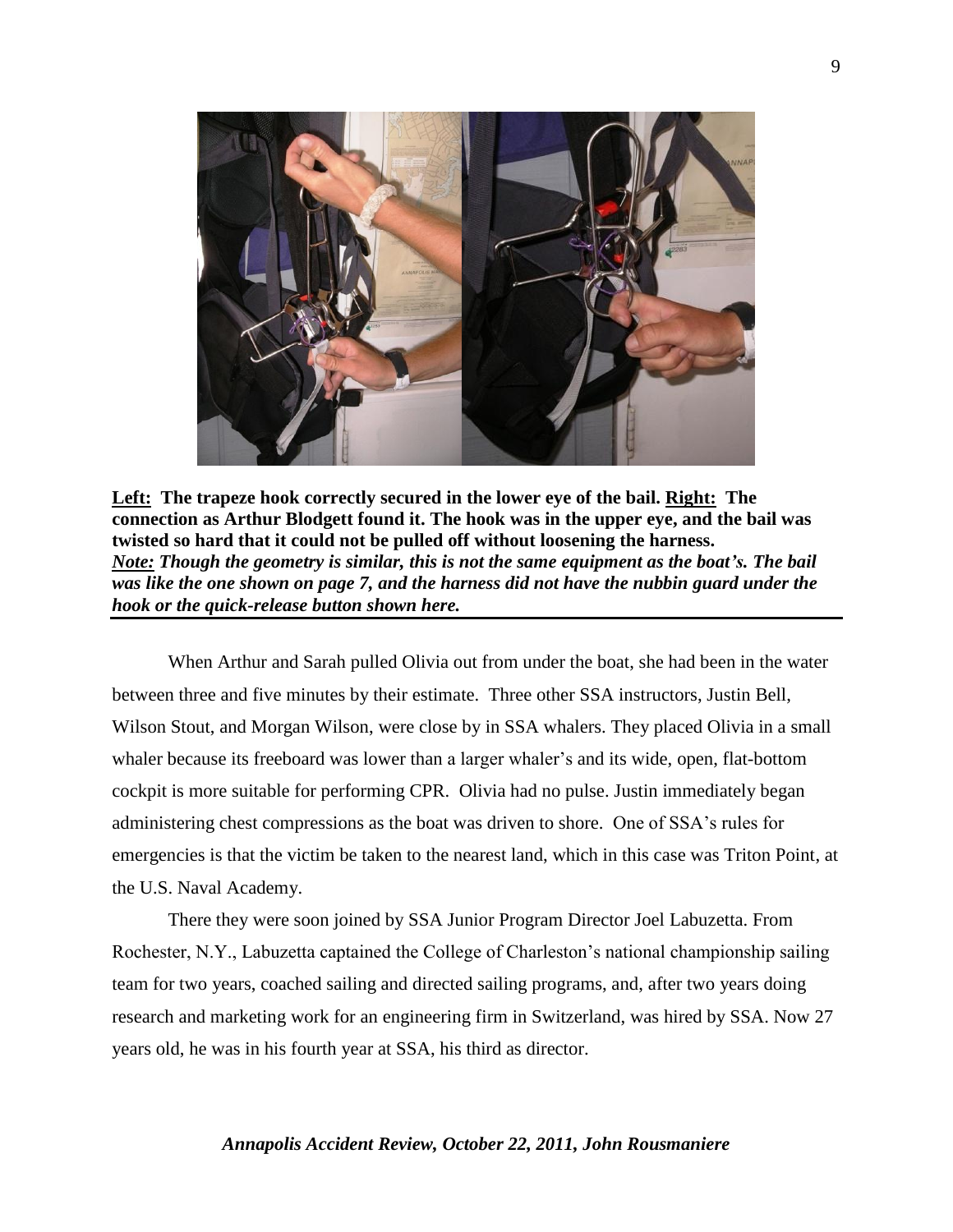Labuzetta was in his office at SSA when a message from Morgan Wilson came over the VHF radio mounted there. She repeated Arthur Blodgett's original alert, saying that there was an unconscious sailor in the water. Morgan also called 911 on her mobile phone in observance of Labuzetta's rule, "If you think you need to call 911, *call 911*!" She told the operator that she was with SSA and that an ambulance should be sent to Triton Point, at the Naval Academy. At the Eastport Fire Department there was some confusion about whether the ambulance should go to the club or the academy. A second mobile call straightened that out. (Morgan Wilson's caution was appropriate. Police or other emergency boats were not seen in the area of the accident.)

When Labuzetta heard Wilson's message, he ran down to the waterfront, grabbed Yusuf Hafez, another instructor who is also a life guard, and they jumped into a whaler. As they neared Triton Point, Labuzetta saw Justin Bell administering CPR in a whaler that was pulled up on the landing, and also saw Arthur Blodgett running at a full sprint across a playing field, waving at an ambulance. Hafez, Bell, and Labuzetta carried Olivia out of the whaler onto the landing, where Yusuf (who had a CPR breathing mask) did the breaths while Justin did chest compressions. Soon the ambulance arrived, siren screaming, and the paramedics took Olivia to Anne Arundel Hospital.

Labuzetta called Olivia's family and the club officers. Mr. Constants telephoned back from the hospital and said, gently, that she had died. He called back later to ask how her day been on the water. Had she been enjoying herself?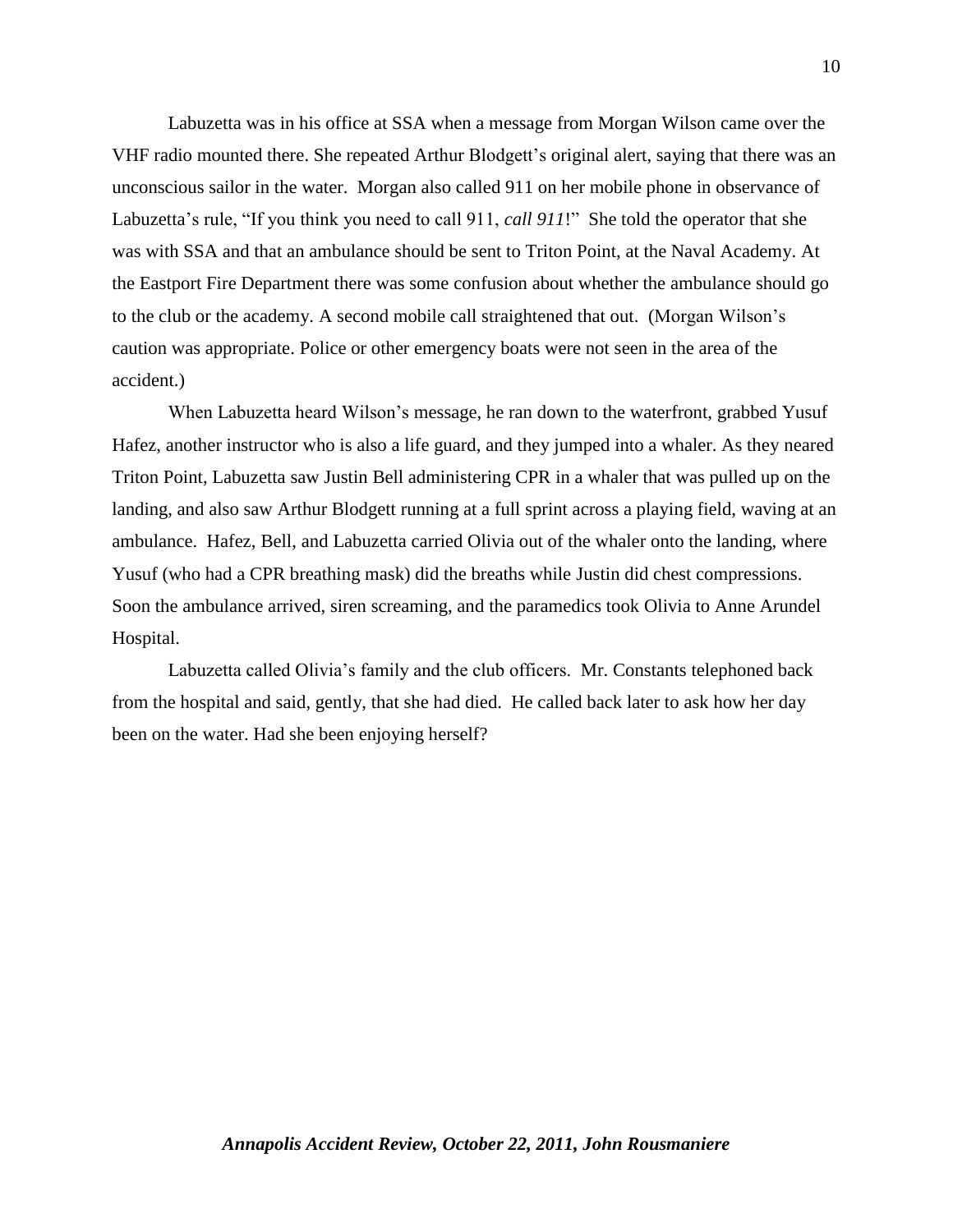#### 3. **Severn Sailing Association's Response**

Asked later who was in charge at SSA in the wake of the accident, Joel Labuzetta replied instantly, "*Hal*. It naturally fell that way." This did not seem so natural to Hal Whitacre. "I've never done anything like this before; I'd signed up for this job to renovate a building." Whitacre was elected SSA Commodore in 2010 for a two-year term with the understanding that his primary task was to supervise an expansion of the clubhouse. A naval architect and small boat sailor, he is also a passionate musician. In one of the few times he took off during the next week, he and his fellow members of an interracial gospel quintet sang at funeral of the group's former members.

As the former chair of the club's Junior Committee, he had worked closely with Labuzetta, whom Whitacre had hired as the club's 420 coach before he was promoted to head the Junior Program. After the call, Whitacre drove to SSA, where he spoke with Labuzetta, Nan Walker (the club's office manager and a former SSA sailing instructor), Bob Schofield (a member of the Junior Committee), Dirk Schwenk (a member and one of the club's lawyers), and Henry Filter (the Junior Program Chair). All were in or near Annapolis except Filter, who was driving with his son to Connecticut to sail in a Snipe Class regatta; he returned to Annapolis early Friday morning.

Because the club did not have a written crisis/incident/disaster plan, its officers and staff were taken by surprise as surprising quandaries piled up. Are our programs and boats up to date? Do we do business as usual or shut down? What do we tell our members and the public? What are our obligations to our community? The answers to these and other questions evolved in a group process that Whitacre described as "a lot of talking to each other and getting a grasp on your emotions." Henry Filter made the point a little differently: "I am always impressed by any organization that tries to be introspective." This blend of passion and reflection served as a reliable guide over the following days.

It was quickly agreed that the club must immediately address the needs of the group that was closest to the accident. Five of the club's coaches and instructors had been engaged in the futile rescue effort. That was why, less than three hours after the accident, a psychiatrist was meeting with the instructional staff. This was the first of several counseling sessions for them, sailors, or family members that SSA organized after the accident, the last in mid-August at the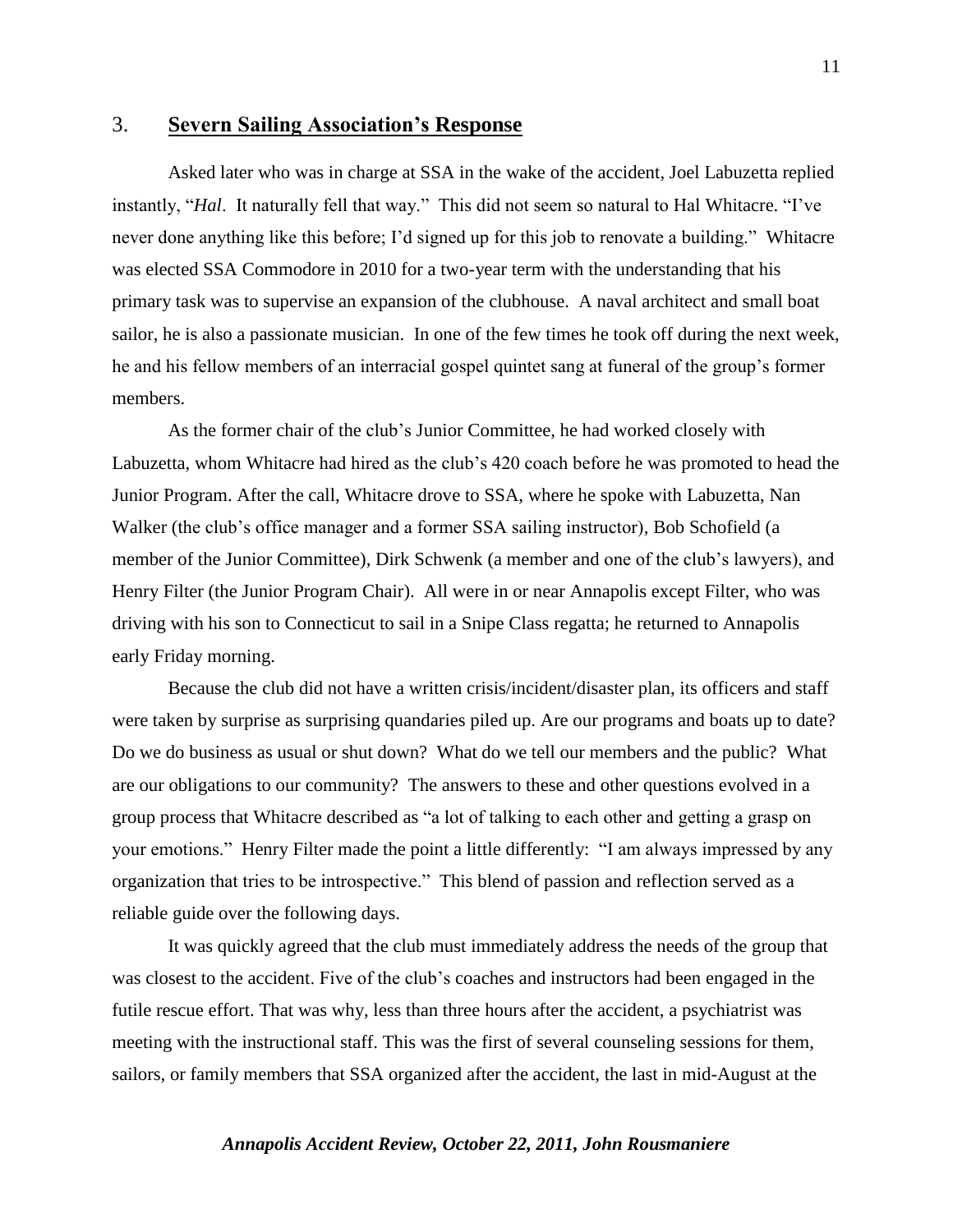time the junior program ended (by then, Sarah Alexander was back racing 420s and serving as a junior instructor).

The leadership group canceled the junior program for Friday and scheduled meetings with parents and the club's young sailors, many of whom had been living with the news since the first of many reports was transmitted over social media on Thursday afternoon. The parents of the 150 children in the basic sailing classes were notified by email. The parents of the children in Olivia's racing team, however, were contacted by telephone because "We wanted the parents to be involved and ask questions," Joel Labuzetta would explain.

He and Whitacre made many of those calls. Some parents asked if the instructors' training certificates and other requirements were up to date (Labuzetta assured them they were). Others who were not sailors wanted to know if accidents like this happen often (no said Labuzetta, accurately). When a mother said her son had gone straight to his room without mentioning the accident, Labuzetta spoke with him. On Friday morning the club held a meeting of parents while a psychologist retained by the club led a counseling session for the sailors on all the racing teams. Afterwards the sailors ate lunch together at a nearby Eastport restaurant and then went sailing in the 420s, with the coaches nearby in the whalers and RIBs.



These sailors were already a tight-knit group. Many had been sailing with or against each other for years in Optimists and on school teams. Some instructors were junior program graduates. The young sailors became extremely close, especially the girls who had known Olivia. "The girls were all inseparable for a week," remembered a mother. Wilson Stout, an instructor, designed bumper stickers and patches (shown above) for life jackets and trapeze harnesses with Olivia's name, in her favorite color, hot pink. Several days after the accident, the junior sailors and instructors greeted the adults returning from an evening race by scattering pink daisies along the club's pathways.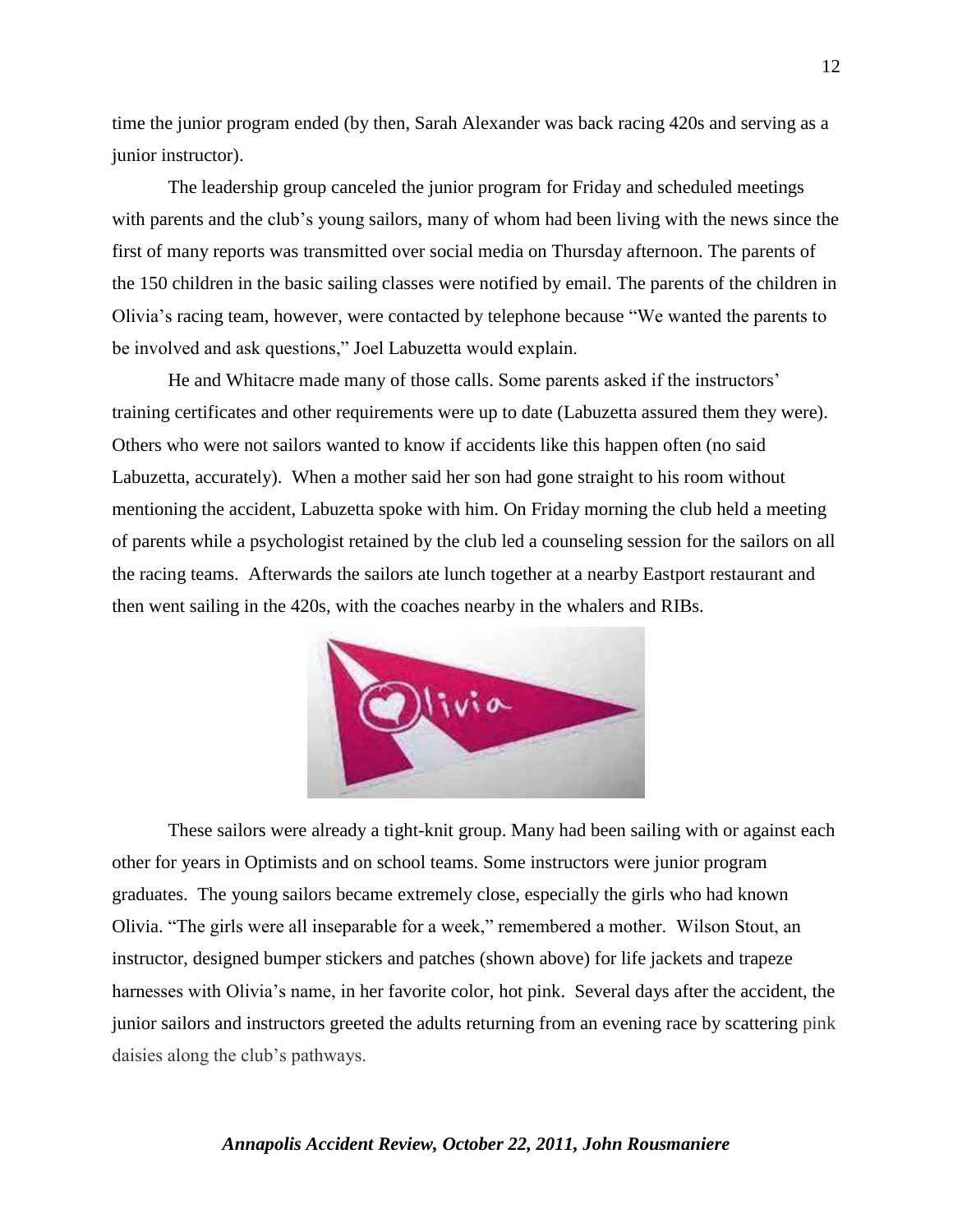By then the story of the accident was in the media. When the families arrived at the club on Friday morning, several Washington and Baltimore reporters and TV cameramen were already posted outside the club's gate and helicopters were overhead. (A Google search for Olivia's name and "capsize" finds 1,400 reports of the accident in late June, plus 97 blog postings.) Hal Whitacre decided that someone should meet with the press, and that it should be him. "We agreed that all information should come from only one person, *me*." Although SSA's insurance agent advised him to offer only minimum information, Whitacre's inclination was to be open: "That's when the gut feeling came in," he looked back three weeks later. "It had to be layered: I had to express my feelings, but I had to find a balance between what I said and what I didn't say." He avoided engaging in speculation, and he declined to reveal the names of children and instructors. "I didn't want to overstep that boundary. All the sailors are under 18; even all the coaches are young. I did not want the names to get out." He was aware that any television interview he gave would probably be seen by Olivia's parents.

Public relations firms offered their services, but the club after some discussion declined to retain one. Whitacre and the others agreed that the club should draft and issue its own statement about the known facts of the accident. As he, Bob Schofield, and Dirk Schwenk, one of the club's lawyers, worked on it, the statement became more personal. "We sat down and talked about our feelings and our kids," Whitacre recalled. The club meanwhile scheduled more meetings for parents to ask questions and children to find consolation in their own company. Gary Jobson spoke to one gathering of sailors.

The questions came not only from the parents. Because it occurred during the first week of junior sailing across North America, news of the accident (more accurately, the many dire rumors and few accurate facts about it) spread via social media, and stimulated vast and deep concerns at yacht clubs and community sailing programs from coast to coast. Labuzetta spoke with many coaches and directors of other sailing programs.

One source of encouragement was the community of sailors. Sailing school students at one club sent dozens of supportive cards that they made themselves. When the waterfront director at the nearby Annapolis Yacht Club, Jay Kehoe, assured families of the club's concern for safety, he added, "In my 25+ years of coaching sailing, nothing like this has hit so close to home. Our hearts are heavy and our thoughts and prayers go out to our brothers and sisters at Severn Sailing Association." Another heartening source of support was the fire department. One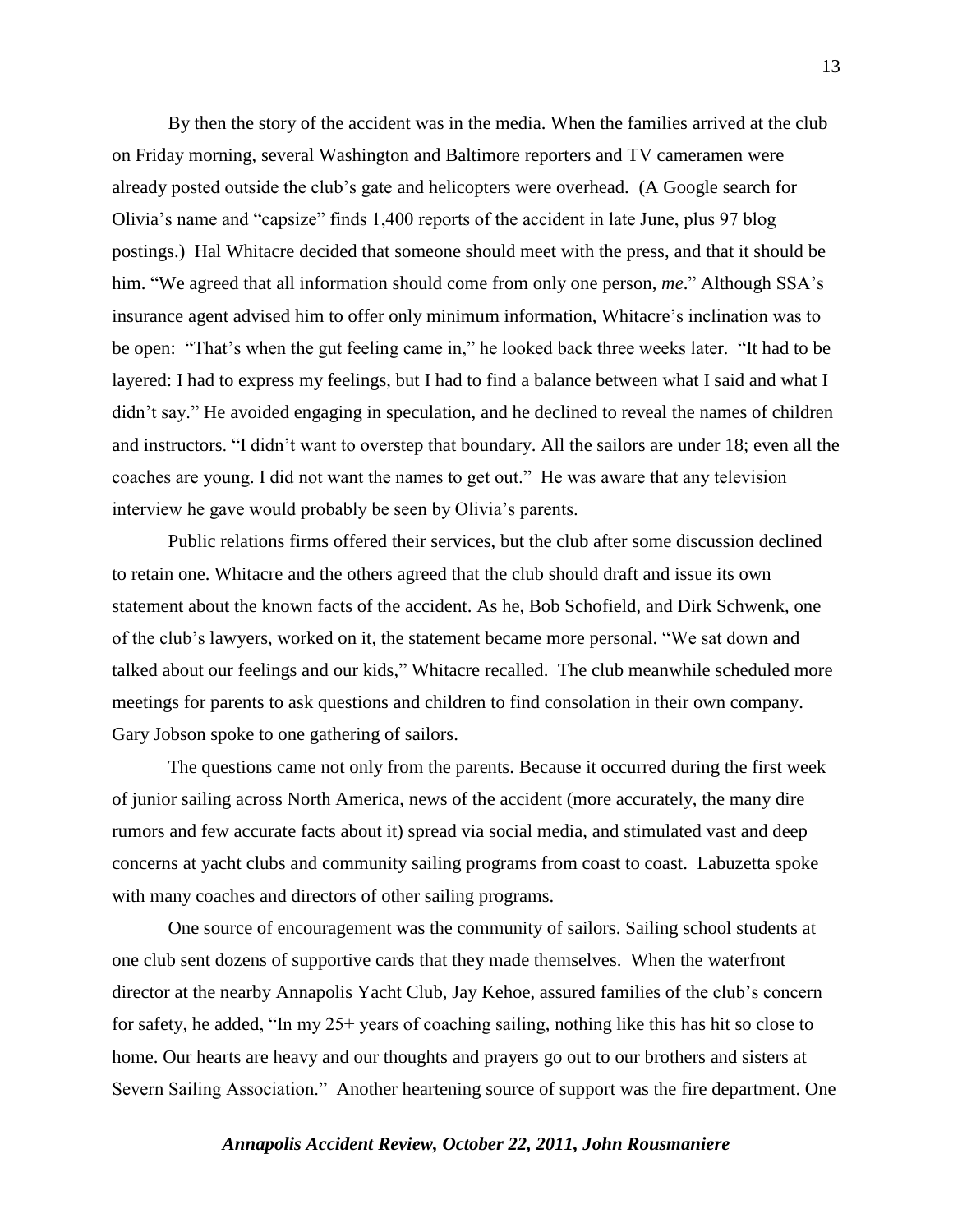of the paramedics who had administered CPR came to SSA to express his condolences and to assure the instructors that their own rescue effort was handled very well. He surprised the staff by asking if his paramedics had performed satisfactorily. He was assured that indeed they had.

The robust local support may have reflected the historic maritime town's appreciation of the many challenges of sailing. "They get it," said Whitacre. That could be said, too, of the members of the Severn Sailing Association, a low-dues, no-frills, do-it-yourself small boat racing club whose parking area is packed with boats, racing schedule is long, and clubhouse is unpretentious to an extreme, with its funky snack bar, large grill area, and a main lounge whose table is the cockpit of an old racing dinghy.

Yet pressure was building. After officials of the Department of Natural Resources stated publicly that the trapeze on the club-owned boat played a part in the accident, the blogosphere became filled with theories. When a public relations man advised removing trapezes from all the 420s, the club went along and Joel Labuzetta spent the good part of an afternoon hoisting masts out of boats and unrigging them. The next day, SSA partially reversed itself. On club-owned 420s that were not under charter, trapezes would be installed and maintained by the sailors themselves, working under a coach's close supervision. As Arthur Blodgett would explain, "This way you learn how to avoid getting a lifejacket caught on a cotter pin."

Other rules were put in place. One was that if one boat turtles, the instructor or coach blows a whistle and the crews cast off sheets and lay the boat sideways to the wind until the capsized boat is righted. (This replaced a rule that three capsizes triggered a moratorium.) Coaches' boats were equipped with wire cutters, serrated knives, breathing masks for CPR, large bandages, and other equipment. In addition, the SSA sailing staff and North Sails, working with existing designs, developed a buoyant float to attach to the head of the mainsail to prevent boats from turtling, or at least slow the process. Some of the young sailors acquired sailing knives, serrated with blunt tips.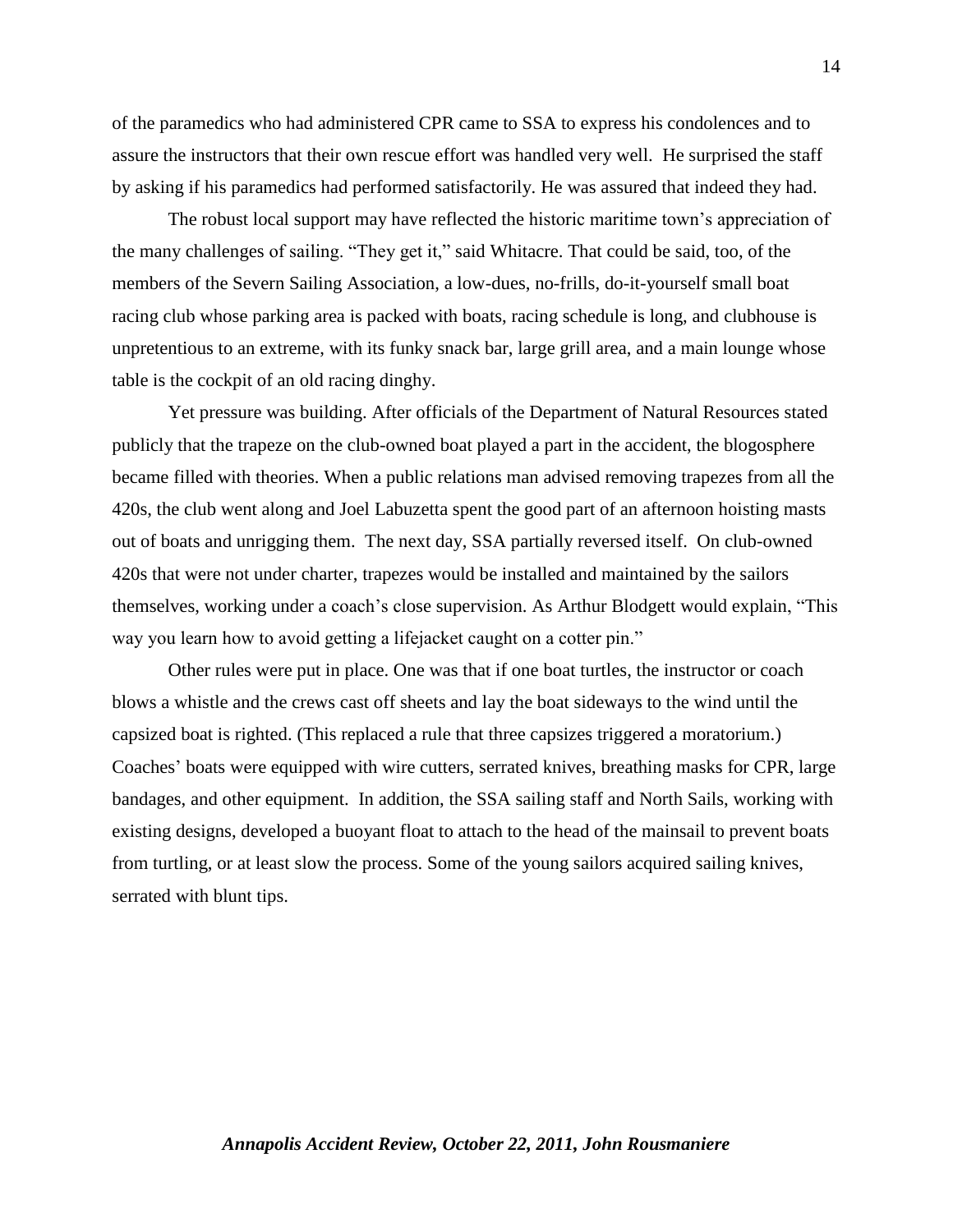

#### **The masthead float is made with 1.5-inch foam in a sleeve secured over the head of the sail.**

SSA's board of directors held a special meeting on Sunday morning, June 26. Beforehand, Schofield assembled more than 20 questions that might be asked concerning the accident. The board approved the new safety policies and also the statement from the heart that had been in preparation for more than a day. Titled "Reflecting on This Tragedy with Disbelief," it was published in the Annapolis *Capital*, other local media, and many sailors' newsletters and blogs (the statement is on the next page).

Fears that large numbers of families would pull their children out of the program eased. At a meeting with parents on Monday, said Henry Filter, "There was not one negative person. Everybody was asking, 'How can I help?' Ninety-nine percent of the parents were supportive, and most were happy to hear from us at meetings and in phone calls." Seven children were withdrawn from the program, their families citing fears, more than that were registered for the summer program. "This summer was our highest enrollment ever at SSA, 397," Joel Labuzetta wrote in September, adding the high-school sailing for the fall season was at peak capacity, with 62 sailors and four teams.

On the Monday after the accident, the Severn Sailing Association community attended Olivia Constants' wake, and the next day they gathered again at her funeral. On September 11, the members of the racing team, at their request, met with Olivia's parents, accompanied by Hal Whitacre and Joel Labuzetta. When the family established the Olivia Constants Foundation in her memory, the first fundraising event was a high school regatta that raised \$1,400.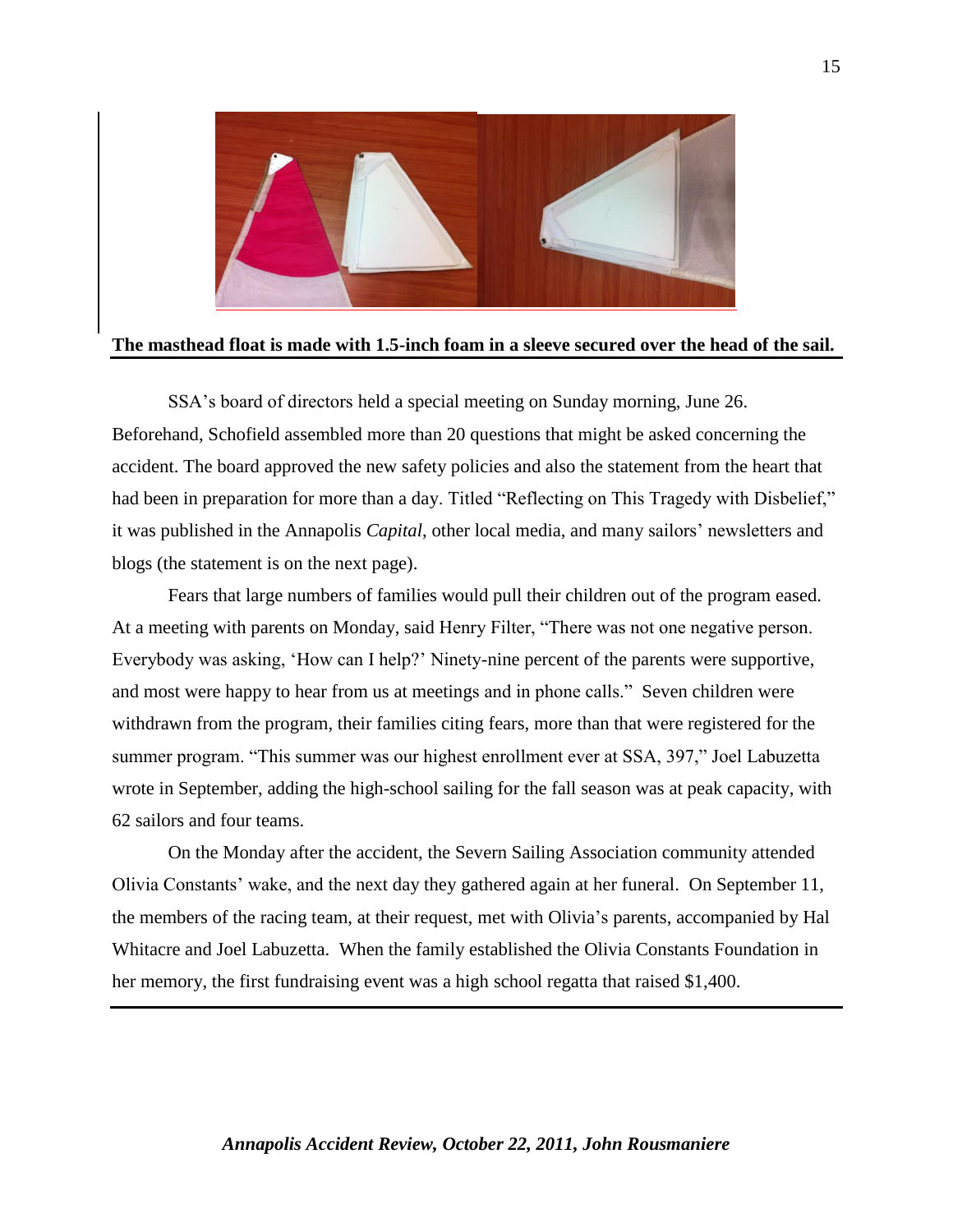## **4. Severn Sailing Association Statement**

#### **"Reflecting on this Tragedy with Disbelief"<sup>3</sup>**

#### **By Hal Whitacre, Commodore, Severn Sailing Association, June 26, 2011**

The last several days have been notably some of the most challenging of my life. As the Commodore of Severn Sailing Association, I am faced with great responsibilities relating to the loss of a fellow sailor. Even more difficult for me, as a father of three children, are the haunting emotions and sympathy I feel for the grieving family of Olivia Constants, a young sailor on our junior race team who lost her life in a sailing accident last Thursday.

I can only reflect on this tragedy with disbelief. Surely we all often think of the dangers of the sea as we venture from the dock. Seldom, though, do we hear of a life-threatening event occurring in our local sailing community. In general, accidents of this magnitude are rare and this one involved experienced sailors and competent instructors. However, the rarity of such an accident is no comfort to me or any other parent.

My understanding thus far is that the 420 capsized to windward while sailing downwind, and then rolled into a "turtled" position (mast pointing downward). The coach immediately approached the boat, radioed for additional assistance, and worked diligently to dislodge Olivia, who at that moment appeared to be unconscious. Concurrently, another instructor phoned 911. Once she was retrieved from the water, coaches immediately performed CPR and proceeded to the Naval Academy's seawall, which was the nearest point of land, to meet the emergency response team. Unfortunately, Olivia could not be resuscitated.

At this point the exact cause of Olivia's drowning is unknown and under investigation by Maryland DNR.

 $\overline{a}$ 

Conditions at the time were excellent for training, and both sailors have sailed, and capsized, in much rougher conditions. Both Olivia, her skipper, and all coaches were wearing their PFDs, in accordance with our Junior Program Rules.

The Severn Sailing Association's junior sailing program has a history of over 50 years of producing world-class sailors, from local champions to Olympic sailors; with thousands of

<sup>&</sup>lt;sup>3</sup> Published in the *Annapolis Capital*, at [http://www.eyeonannapolis.net/2011/06/27/severn-sailing](http://www.eyeonannapolis.net/2011/06/27/severn-sailing-association-comments-on-olivia-constants-death/)[association-comments-on-olivia-constants-death/](http://www.eyeonannapolis.net/2011/06/27/severn-sailing-association-comments-on-olivia-constants-death/) , and elsewhere.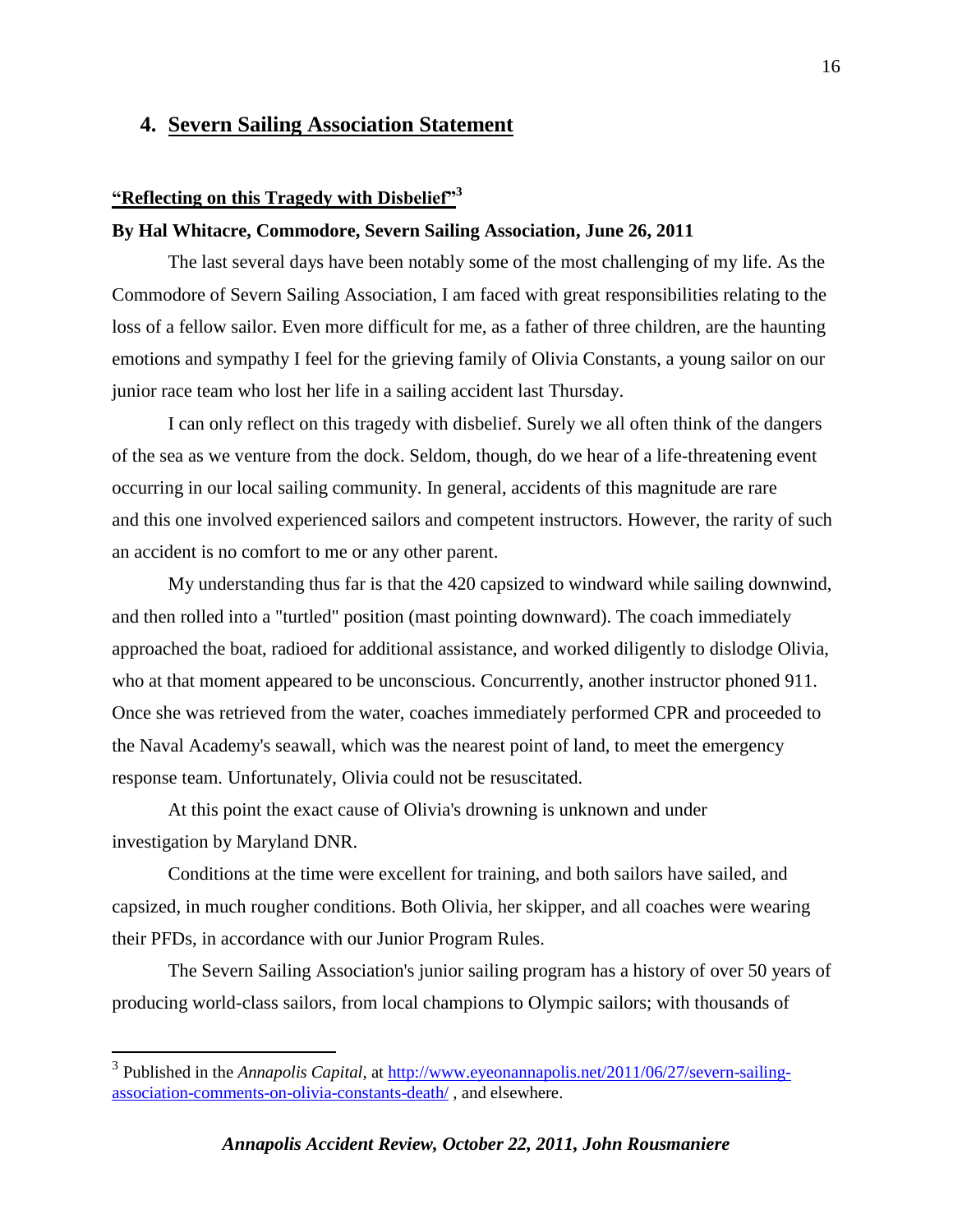students having safely completed the program. The current junior program, consistent with our past programs, is committed to making sailing accessible to the public and to help those wanting to pursue higher levels in the sport. Our sailing program director and his coaches have a passion to teach, and hold safety as a top priority.

As a result of this incident we are reviewing and critiquing our safety procedures and equipment. As with any incident such as this, a greater light is shown on safety and with this focus good safety measures can be made even better. As this incident has had far reaching impact within the greater junior sailing community, we have reached out to other junior programs to both tell them our current safety thinking and to glean any additional information they may have to contribute. We intend to have an independent, expert, organization perform a safety review of our junior program equipment and procedures and will share our findings with the greater sailing community.

I have been in contact with the Constants family and they are very appreciative of the outpouring of support and love expressed for Olivia. I am grateful for the outpouring of support from the community. There has been a clear message encouraging the club to continue with the current program and its positive contributions to youth instruction and the promotion of sailing. We appreciate your support of our program, and particularly to our staff.

Olivia will be greatly missed by everyone. Our thoughts and prayers remain with her family.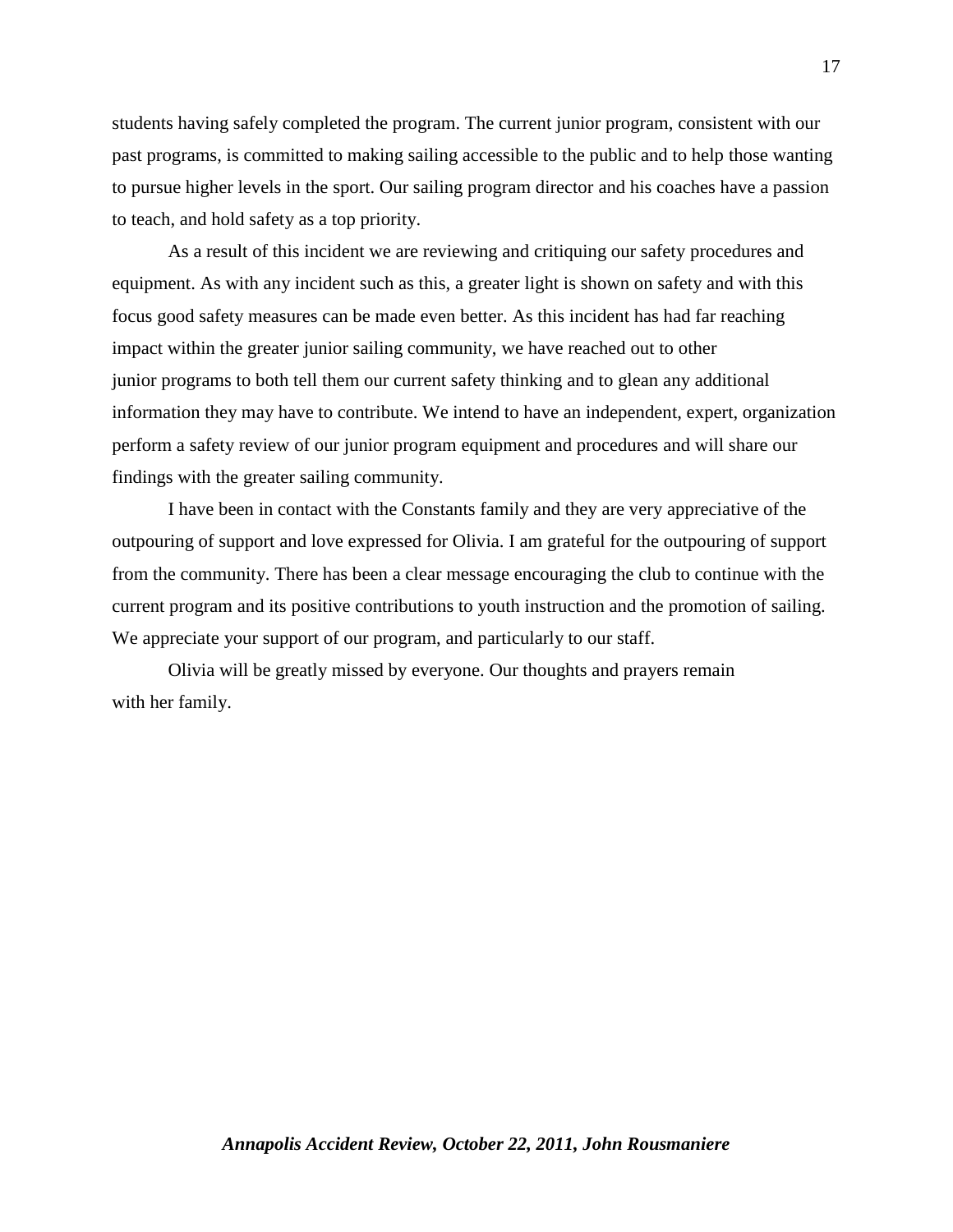# **5. Findings**

 $\overline{a}$ 

- A. The accident was caused by a chain of small events. Had Olivia not been dousing the spinnaker at the moment the boat jibed accidentally, she probably would not have been pressed by the boom and vang into the area of the trapeze, where she inadvertently hooked onto the bail and became tangled in the rigging. Evidence that this connection was accidental is that the hook was in the wrong eye on the bail. While the accidental connection might have been avoided had there been a nubbin or guard under the hook, nubbins have been known to obstruct a connection or make it difficult to disconnect. The harness did not have a quick-release system, but this also is not a reliable cure-all.<sup>4</sup>
- B. According to the Maryland Department of Natural Resources, Olivia's death was an accidental drowning, with no head trauma or other serious injury. Like many drownings, this one occurred extremely rapidly.<sup>5</sup>
- C. Both sailors wore appropriate Coast Guard-approved life jackets. As Sarah's brave effort indicates, the life jacket would have floated Olivia up into the air pocket had it not been for her entanglement in the rigging.
- D. The conditions were not excessive for the boat and crew. While the crew was somewhat inexperienced with spinnakers and trapezes, they had sailed this boat all week in more wind, without trouble and with caution (as the early spinnaker takedown indicates). Both had had been trained in capsizes and recoveries, though not in a trapeze boat.
- E. The sailors were supervised by a certified professional coach in a fast, seaworthy power boat a short distance away, with other coaches on the water nearby. The coaches and instructors acted promptly and used their radios and mobile phones responsibly and properly to call for help.

<sup>4</sup> A thorough review of trapeze gear and capsize is in a *Sailing Anarchy* thread at <http://forums.sailinganarchy.com/index.php?showtopic=82654&hl=safety&st=0>

<sup>&</sup>lt;sup>5</sup> A discussion of Instinctive Drowning Response is at <http://mariovittone.com/2010/05/154/>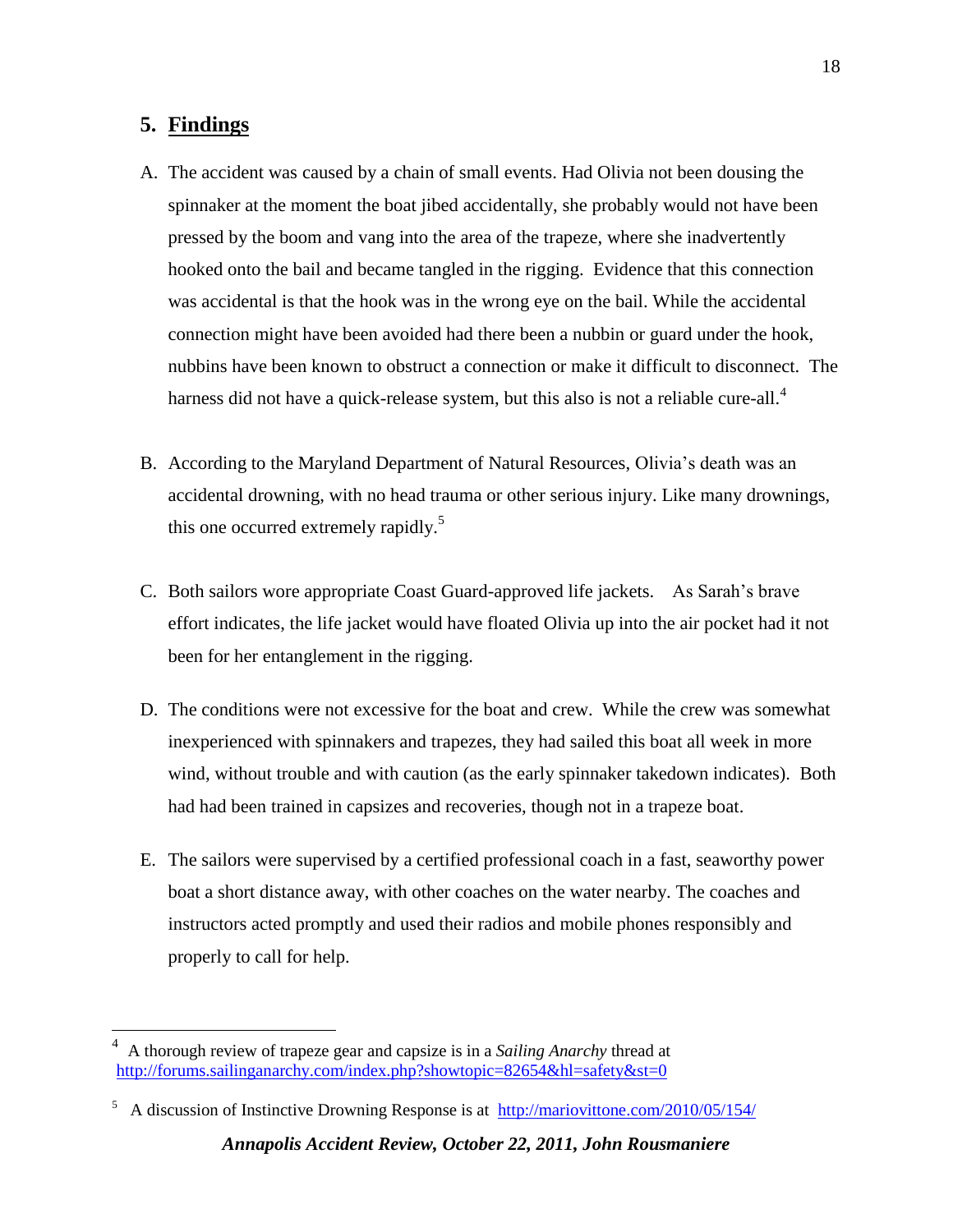F. The response of the Severn Sailing Association to the accident on the water was admirable, as was the improvised incident plan on shore.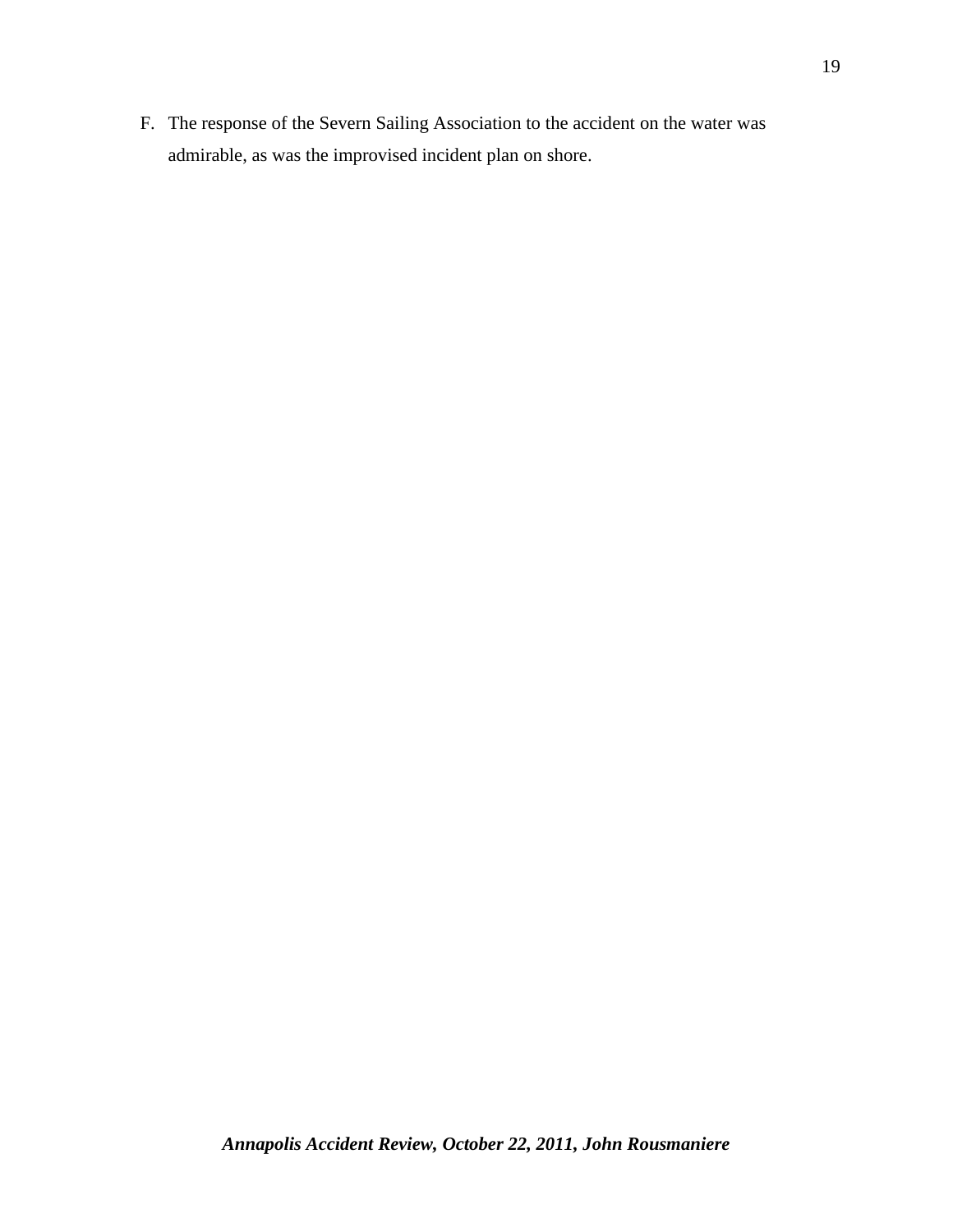### 6. **Comments**

*First and above all else,* our fundamental concern in this tragedy lies with the family of Olivia Constants.

*Second, sailing is one of the safest of all outdoors adventure sports, yet it has inherent*  risks. One reason why accidents like this one are so notorious is that they are so rare. Yet it is a fact that sailing is inherently challenging. "We can't eliminate risk unless we sail on a computer," a New Zealander coaching 420s in Connecticut, Steve Keen, told me. "Every day you go on the water there's a chance something might happen not according to plan."

This does not mean that risks should be passively accepted as the hand of fate, or that when accidents occur we should search wildly for causes, no matter how improbable they may be. One of the more constructive comments after the accident came from Peter Commette, a champion small boat sailor and former Olympian:

All sports involve inherent risk. Our sport needs to learn all that we can from the event to move forward even more safely, if possible, while at the same time preventing irrational fear of youth sailing as a result of this terrible, horrible, freak accident. A number of people's futures, young and old, are at stake here (Olivia's family and friends, the junior sailors involved in the event, the coaches involved, the SSA parent members who run the program). They will be traumatized for life. Finger pointing prevents the degrees of healing that can be accomplished and will overshadow any good for the future that may be learned, if possible, from this event.<sup>6</sup>

People who consistently take risks are obliged to do their best to keep them within reasonable bounds. The good sailor respects the power of wind and sea, anticipates the probability of future challenges, makes and enforces appropriate safety rules, and prepares for all sorts of emergencies with forethought, training, and practice. This aptitude of forehandedness was memorably expressed a century ago by Joseph Conrad when he wrote in *The Mirror of the Sea*, "A seaman laboring under an undue sense of security becomes at once worth hardly half his salt."

Sailing, like life itself, is a work in progress. Improvement is pressed onward by the lessons learned from events. Within hours of the accident, sailors everywhere engaged in reflection and

 $\overline{a}$ 

<sup>&</sup>lt;sup>6</sup> http://forum.sailingscuttlebutt.com/DISCUSSION\_C6/Dock\_Talk\_F5/ [EIGHT\\_BELLS%3A\\_Olivia\\_Constants\\_\\_P12126/](http://forum.sailingscuttlebutt.com/DISCUSSION_C6/Dock_Talk_F5/%20EIGHT_BELLS%3A_Olivia_Constants__P12126/)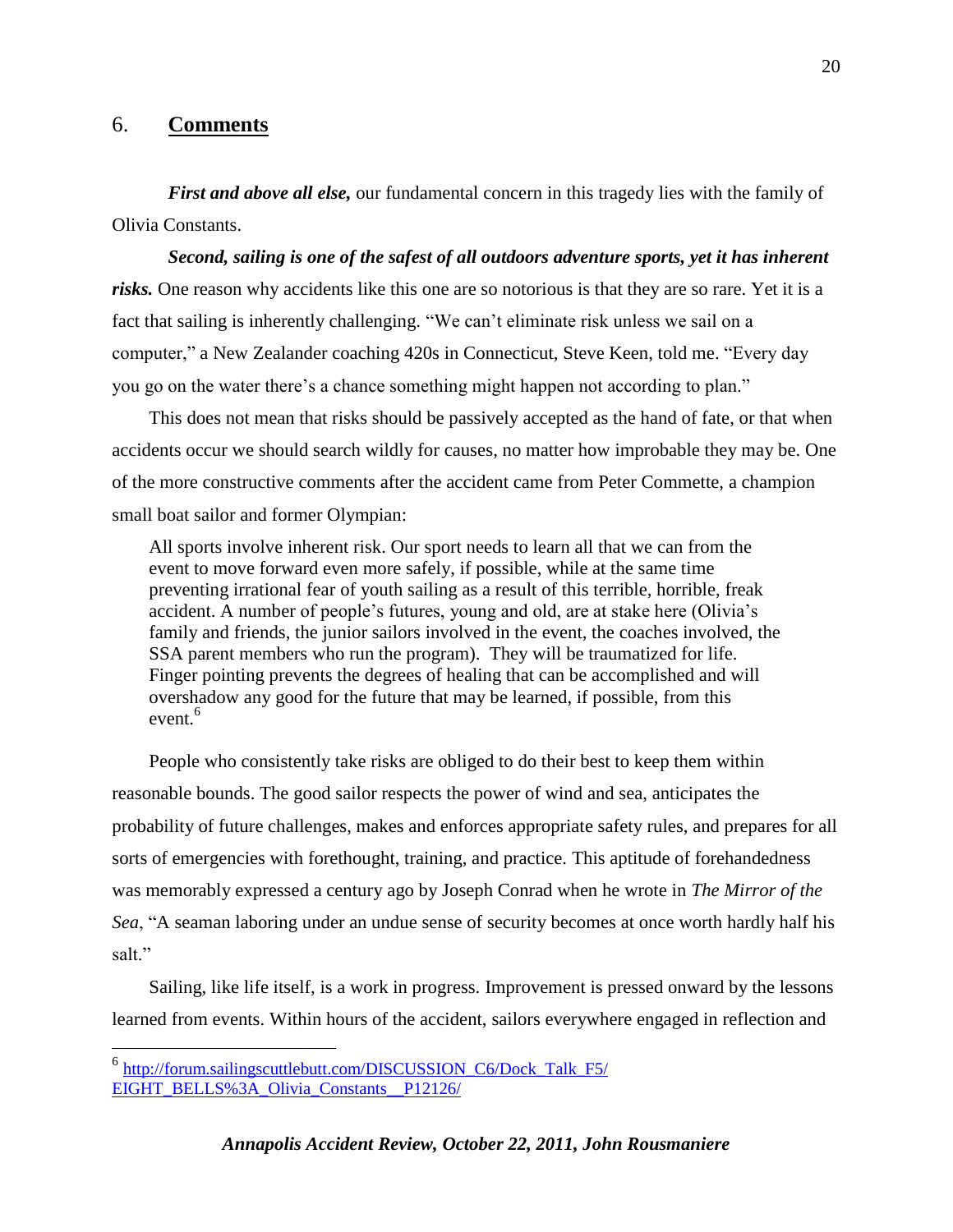self-examination. "It really struck home with a lot of sailors," Bill Crane, a Club 420 builder and parent of 420 sailors, told me. An experienced coach said that news of the Annapolis accident "makes me realize how many close calls I've had."

An instructor at a Connecticut yacht club commented that the timing of the Annapolis accident was fortunate because it occurred in the first week of almost every junior training program in North America. Soon after the initial reports came out from Annapolis, the Canadian Yachting Association sent a notice to its clubs saying, *"*In light of this tragedy it is important that all coaches, instructors, schools and clubs be reminded of the importance of safety and vigilance at all times."<sup>7</sup> Some clubs changed their equipment, while others focused on training. "This incident is a reminder to everyone about teaching and practicing," said an instructor in Rhode Island. A friend of mine who runs races on Great South Bay, on Long Island, told me, "Ever since that horrible tragedy in Annapolis in June, everybody on my RC boats pays much more attention to capsized boats, especially in junior regattas. First thing I do is radio the nearest patrol boat to immediately locate all crew members; I carry a list of crew members with me on the water."

*Third, this type of incident is not unusual.* Three recent Club 420 trapeze-related accidents could have resulted in a fatality:

In 2009, in Hamilton, Bermuda, a girl was hooked onto the trapeze when a 420 turtled while running under spinnaker in light air. She was under water for more than a minute when a pair of quick-thinking instructors righted the boat. "That accident really scared me because we came close," recalled the head of the program, Deb Sullivan Gravelle, who credited imaginative instructors. "It's hard to be a clear thinker. Most people don't think about righting the boat."

In October 2010, at the Club 420 Mid-Atlantic Championship at Noroton, Conn.*,* a boat doing a crash tack to avoid a starboard-tacker turtled on top of the crew. A coach who was watching, Steve Keen, saw only one head bob up. "You had to be *looking* at it to *understand* it," he told me. He gunned his high-powered crash boat and got to the 420 in less than a minute. Even then the sailor (whose feet were tangled in sheets and other lines) might have been lost, except for a number of fortunate circumstances that came together: he didn't swallow any water, there was no hypothermia, his clothes didn't hinder him, he was fully conscious, and he was able

 $\overline{a}$ 

<sup>&</sup>lt;sup>7</sup> [http://www.sailing.ca/news/a\\_genuin\\_tragedy](http://www.sailing.ca/news/a_genuin_tragedy)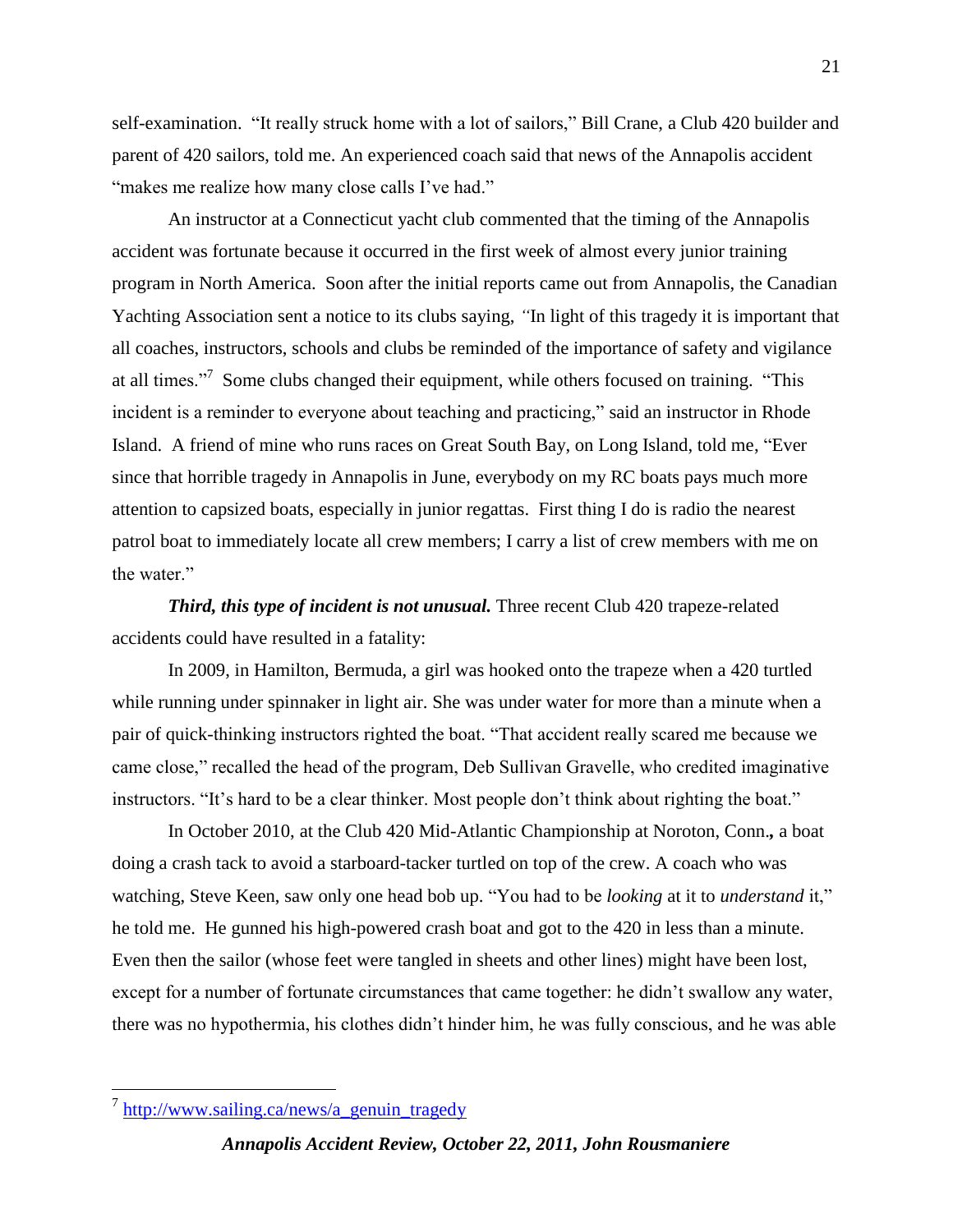to put his head up into the air pocket in the cockpit. Although Keen is not a swimmer, he dove in and extracted the sailor with the help of another coach, Jim Kehoe.

In July 2011, just days after the Annapolis accident, at the Indian Harbor Yacht Club in Greenwich, Conn., a Club 420 did a quick tack, capsized to windward, and turtled. The young woman on the trapeze became twisted in the trapeze and was entrapped under the boat. Instructor Juan Pablo Carranza needed three dives under the hull before he finally unwound and extracted her. The Annapolis tragedy lay so heavily on everybody's mind, an officer of the club later said, that the young sailors were exuberant.

Steve Keen would say of the rescue he made that "Nothing else was unusual, but still it was a close call. It's very easy for things to change very quickly. The seconds quickly go by, and you don't know they go by."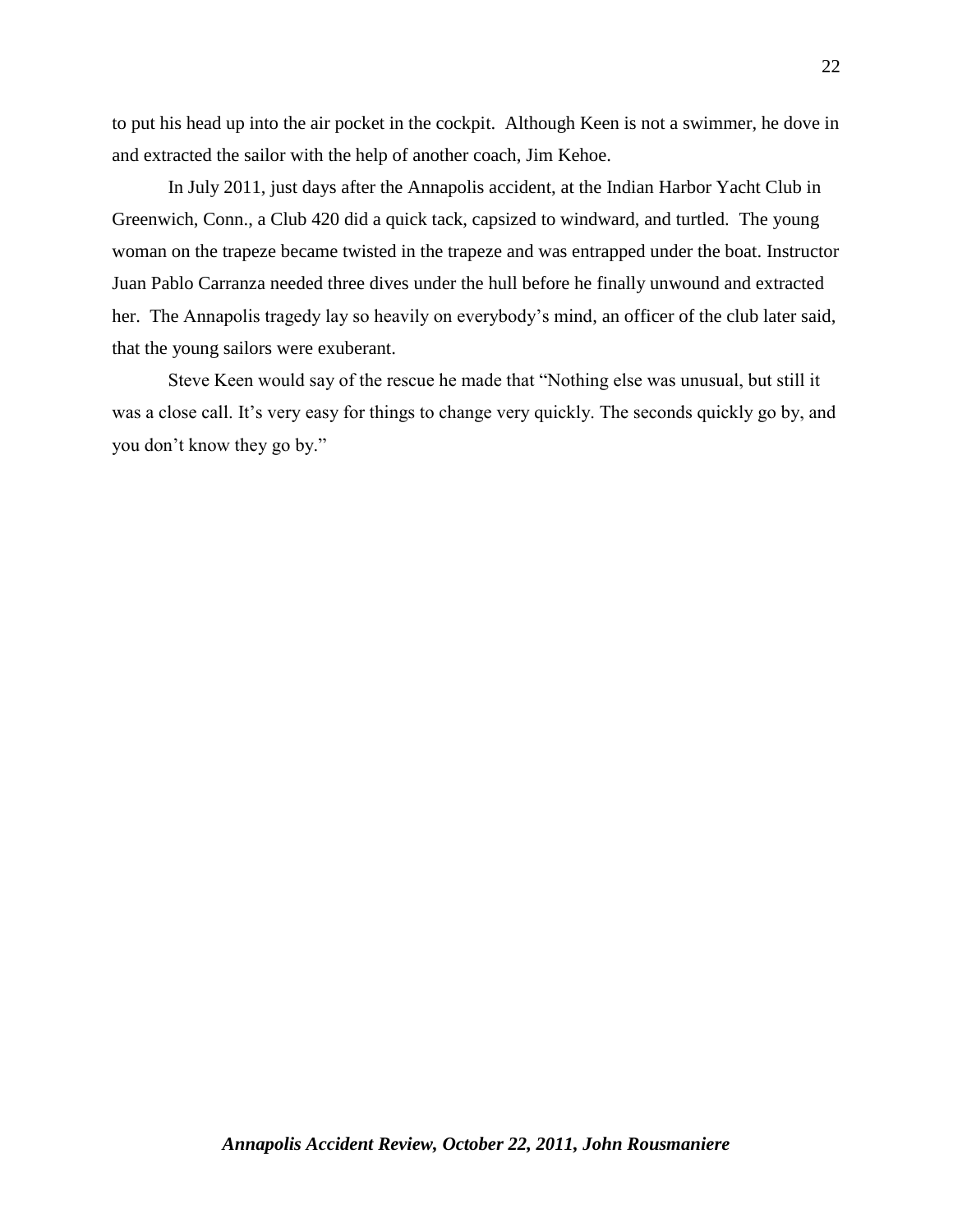## **7. Recommendations**

## **A. Capsize Causes and Recovery**

RECOMMENDATION: Trials and other research should be undertaken on avoiding capsize and turtling by Club 420s, and also on righting them and recovering crew.

## **B. Life Jackets**

RECOMMENDATION: Various types of life jackets should be tested with the aim of identifying their strengths and limitations for dinghy sailing.

# **C. Trapeze Gear and Training**

RECOMMENDATION: Recreations of the Annapolis accident and other accidents will help identify risks, as well as the equipment and skills needed for trapeze work.

# **D. Entrapment**

RECOMMENDATION: Research should be conducted with turtled boats and crews with the aims of identifying sailor entrapment, and developing and teaching effective methods of recovery.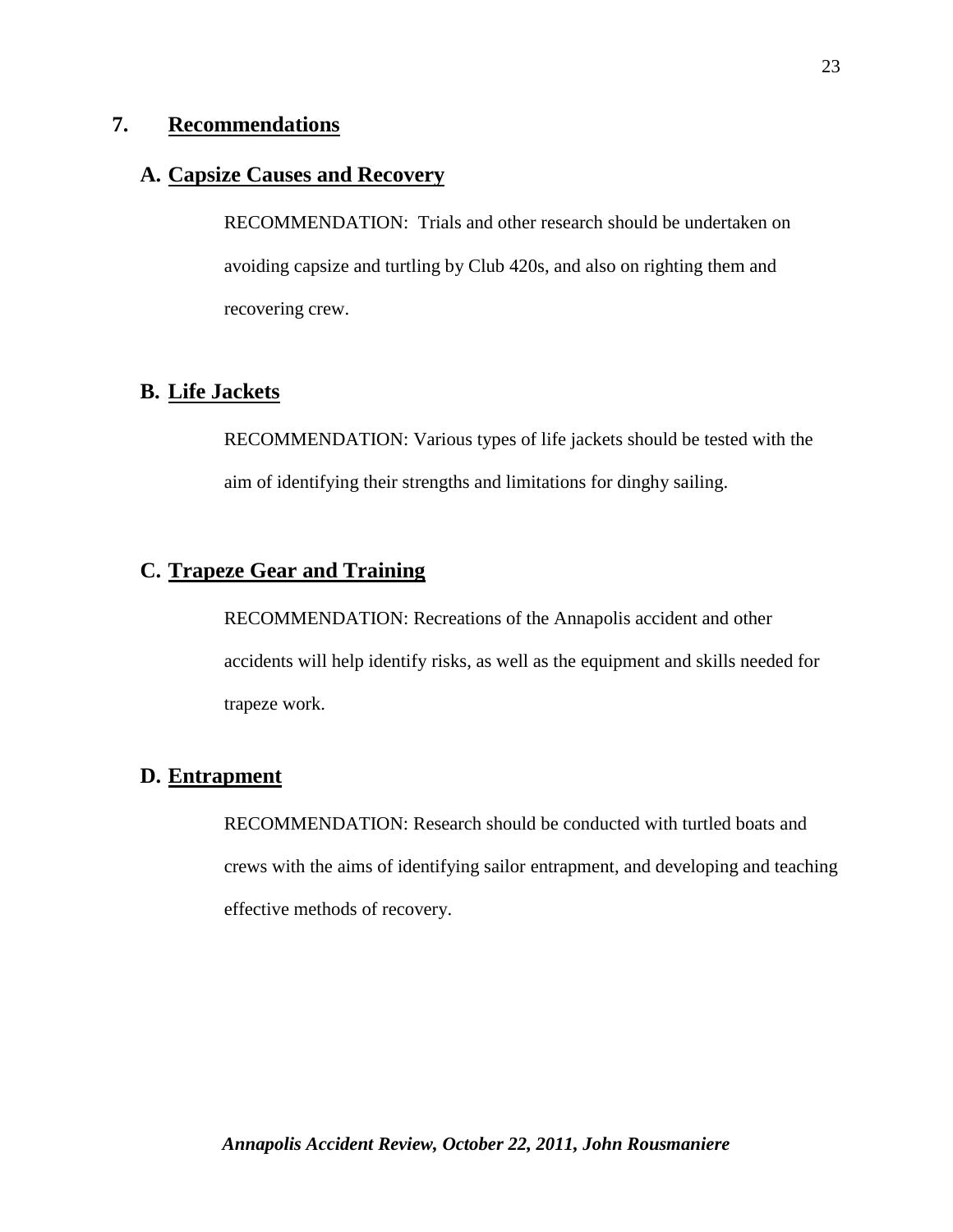## **E. Electronic Communications**

RECOMMENDATION: There should be trials of the relative effectiveness in emergencies of old media (VHF-FM), new media (cell phones, social media), alarms (PLB, SPOT), and signals (flares, whistles, lights).

## F. **Language**

RECOMMENDATION: A standard vocabulary and grammar should be developed for emergency communications, both verbal and non-verbal.

## **G. Crisis/Incident/Disaster Plans**

RECOMMENDATION: Model risk management procedures and incident/disaster plans should be developed as templates for use by yacht clubs, race organizers, and sailing programs.

## **Suggested Crisis Plan Outline (JR)**

- 1. *Record* all important contact information, including rescue services, hospitals, the Coast Guard, and marine police.
- 2. *Think* through scenarios, likely and unlikely.
- 3. *Act* quickly, responsibly, humanely, and openly.
- 4. *Appoint* a small management committee, with outside advisors on call for reality checks.
- 5. *Speak* with one voice.